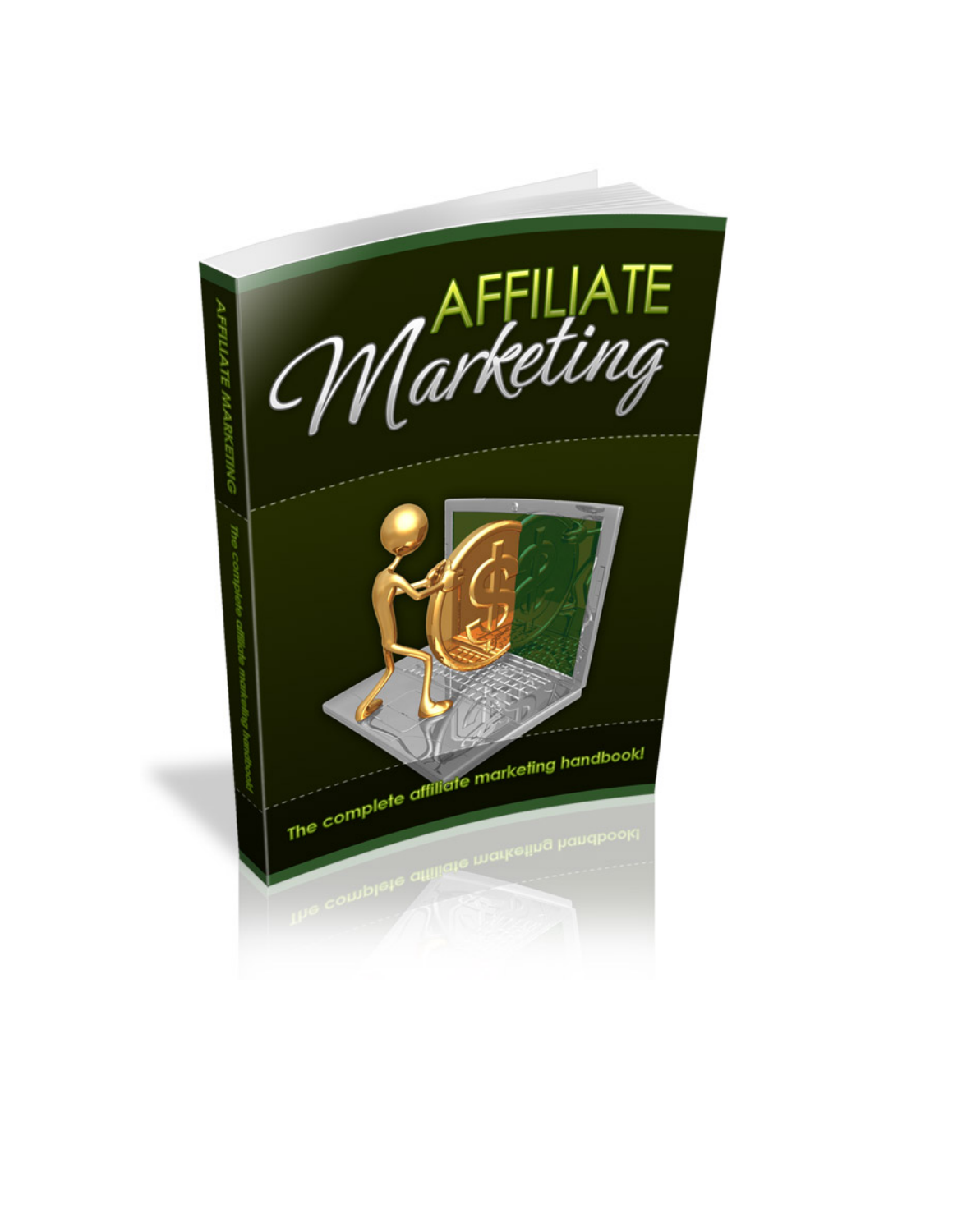#### **ALL RIGHTS RESERVED**

#### **This report may be given away or sold.**

#### **DISCLAIMER AND/OR LEGAL NOTICES**

The information presented herein represents the views of the author as of the date of publication. The Publisher has strived to be as accurate and complete as possible in the creation of this report, notwithstanding the fact that he does not warrant or represent at any time that the contents within are accurate due to the rapidly changing nature of the Internet.

This report is for informational purposes only and the author does not accept any responsibility for any liability resulting from the use of this information. While every attempt has been made to verify the information provided here, the author and their resellers and affiliates cannot assume any responsibility for errors, inaccuracies, or omissions. Any slights of people or organizations are unintentional.

No guarantee of income is made. Readers are cautioned to apply their own judgment about their individual circumstances to act accordingly. This material is not intended for use as a source of legal, business, accounting or financial advice. All readers are advised to seek services of competent professionals in legal, business, accounting, and finance field.

If you would like a copy of your own report like this to give away...**[Click Here](http://starsales11.lazyafrich.hop.clickbank.net)**

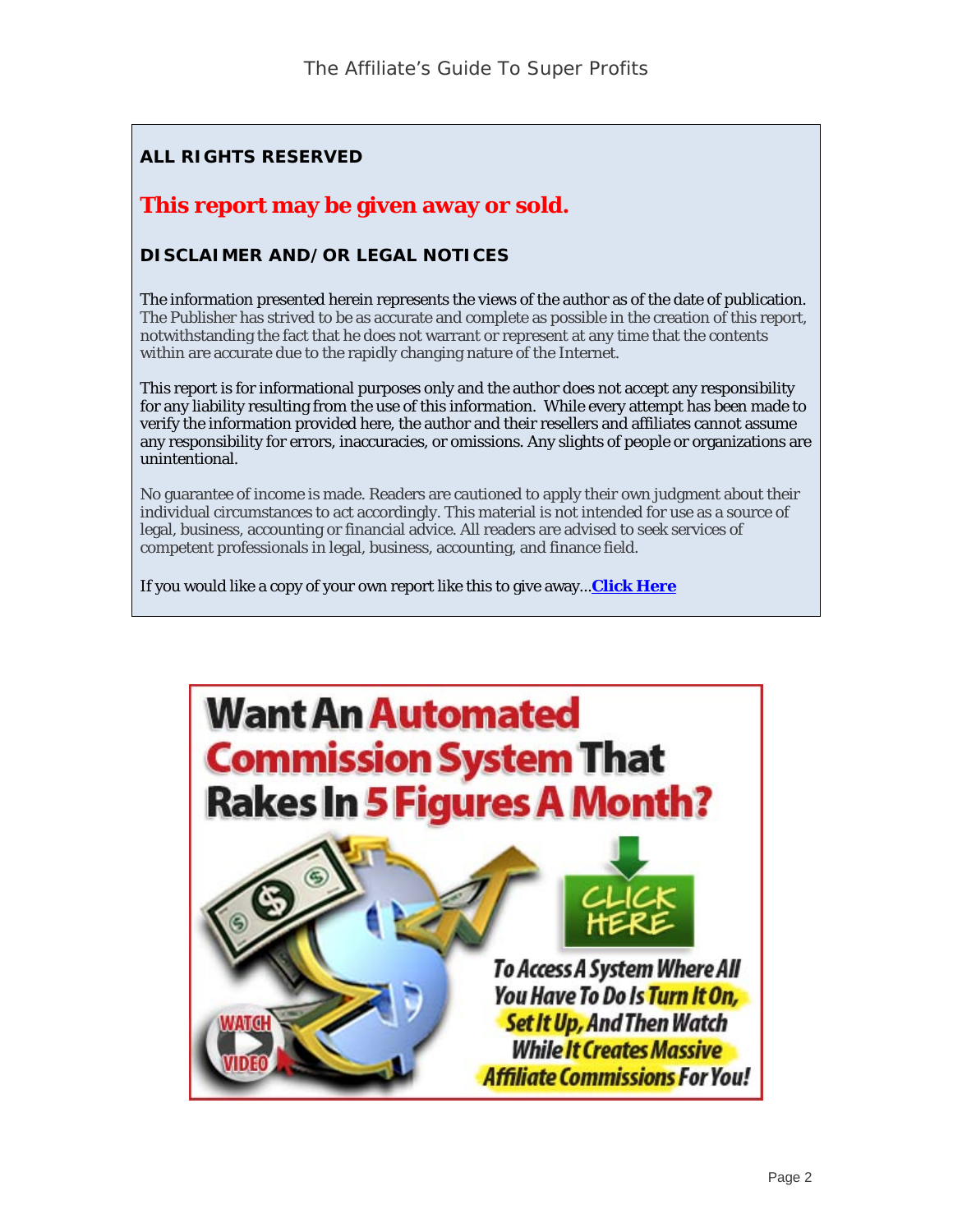### **TABLE OF CONTENTS**

| Research Is Key  Ошибка! Закладка не определена.              |  |
|---------------------------------------------------------------|--|
|                                                               |  |
|                                                               |  |
| Section II - Newbie to Profitable Affiliate  13               |  |
| Build Up To About 10 Products To Promote 13                   |  |
|                                                               |  |
|                                                               |  |
|                                                               |  |
|                                                               |  |
|                                                               |  |
|                                                               |  |
|                                                               |  |
|                                                               |  |
|                                                               |  |
|                                                               |  |
| Yahoo and MSN's Adwords Equivalent Contextual Advertising  24 |  |
|                                                               |  |
|                                                               |  |
|                                                               |  |
|                                                               |  |
| Building Quality Incoming Links To Your Site  30              |  |
| Section III: Step-by-Step Checklist To Affiliate Success 31   |  |
|                                                               |  |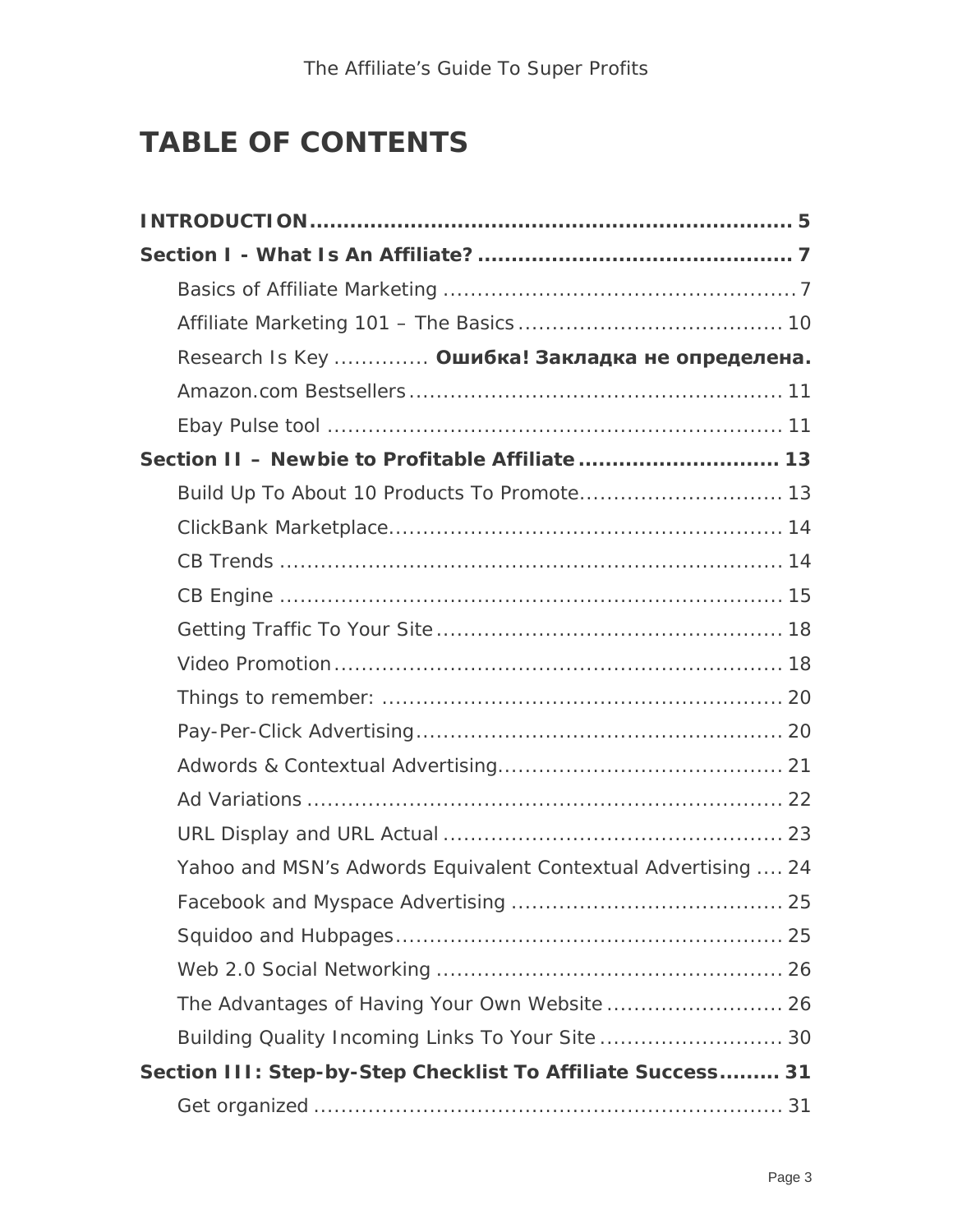#### The Affiliate's Guide To Super Profits

| Sign Up For Web 2.0 Social Networking Sites  35 |  |
|-------------------------------------------------|--|
|                                                 |  |
|                                                 |  |
|                                                 |  |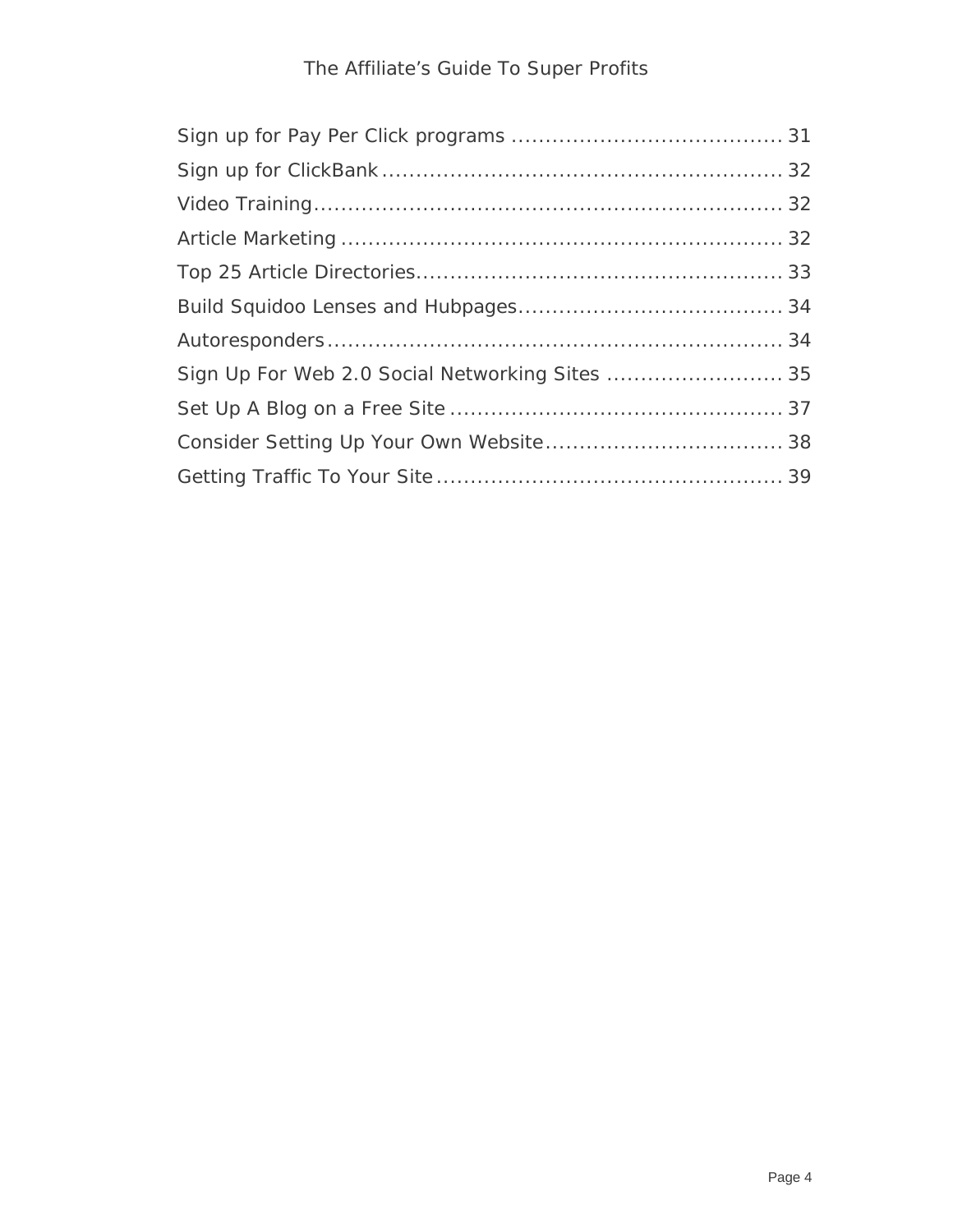### **INTRODUCTION**

When it comes to going into business online, one of the easiest and most lucrative methods is through Affiliate Marketing. This is because becoming an affiliate marketer requires no experience, no website, and simple promotional techniques that will convert prospective buyers into customers.

For the relative newcomer, affiliate marketing offers a planned method and blueprint to begin making sales online. There are a multitude of different opportunities, niches, and markets to choose from. A person can become an affiliate for just about anything from digital products to flowers and everything in between.

In this ebook, we will cover the basics of affiliate marketing to give you an idea of where to start, how to get started, and what websites are good to work with.

We will then move into how to become a profitable affiliate in 60 days or less, becoming an affiliate insider, and some advanced techniques that if applied properly, will take your earnings to the next level.

By the time you finish reading this ebook, you will be able to implement a concrete plan that will get you into earning money quickly and easily. These techniques have worked for a long time, and they work consistently to earn money from affiliate marketing if followed.

If you are already familiar with affiliate marketing, this ebook will give you new techniques to add to your marketing arsenal so that you can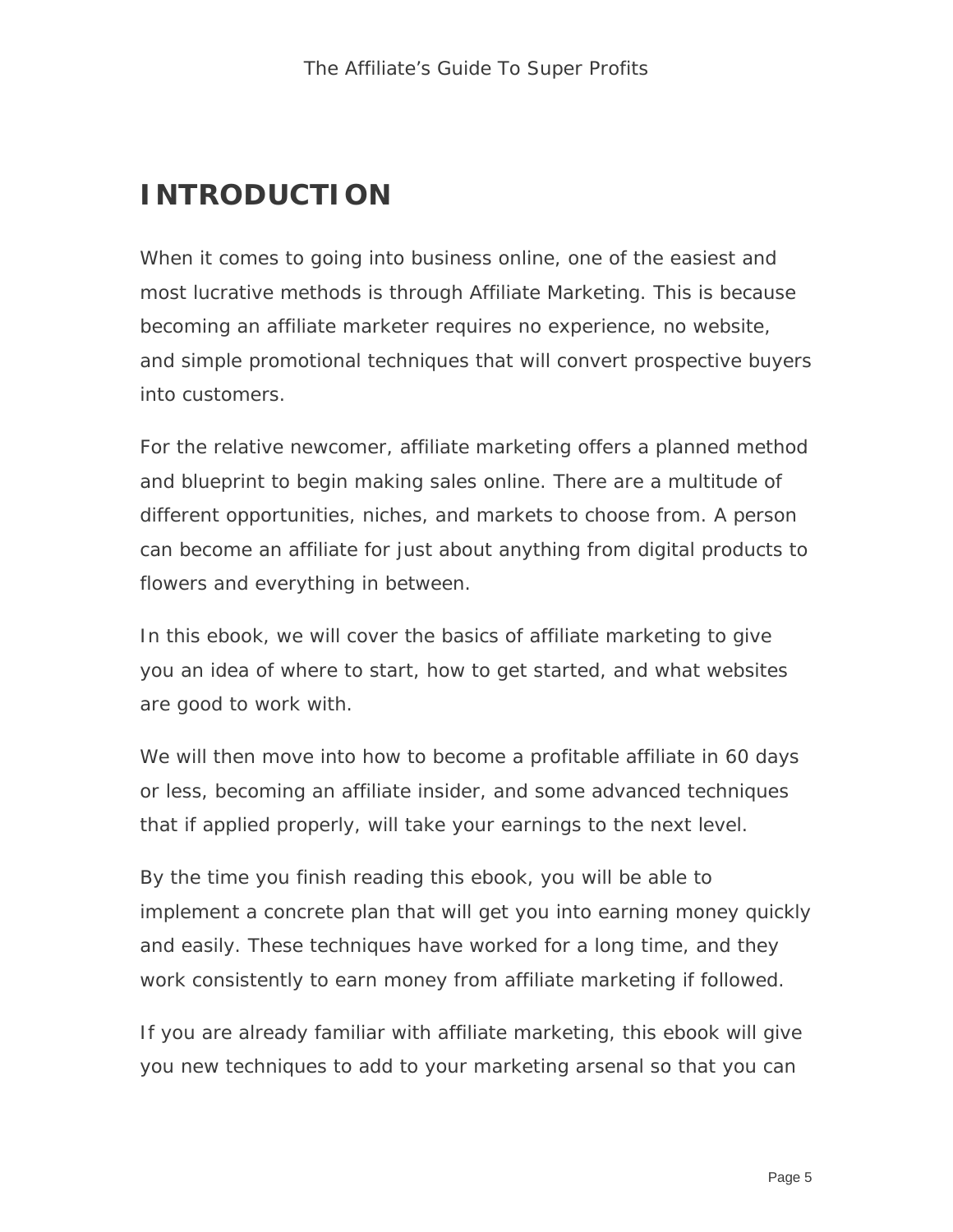increase your affiliate earnings and expand on the methods that you use in order to be successful.

## **So, without further ado, let's get started on our journey to affiliate profitability!**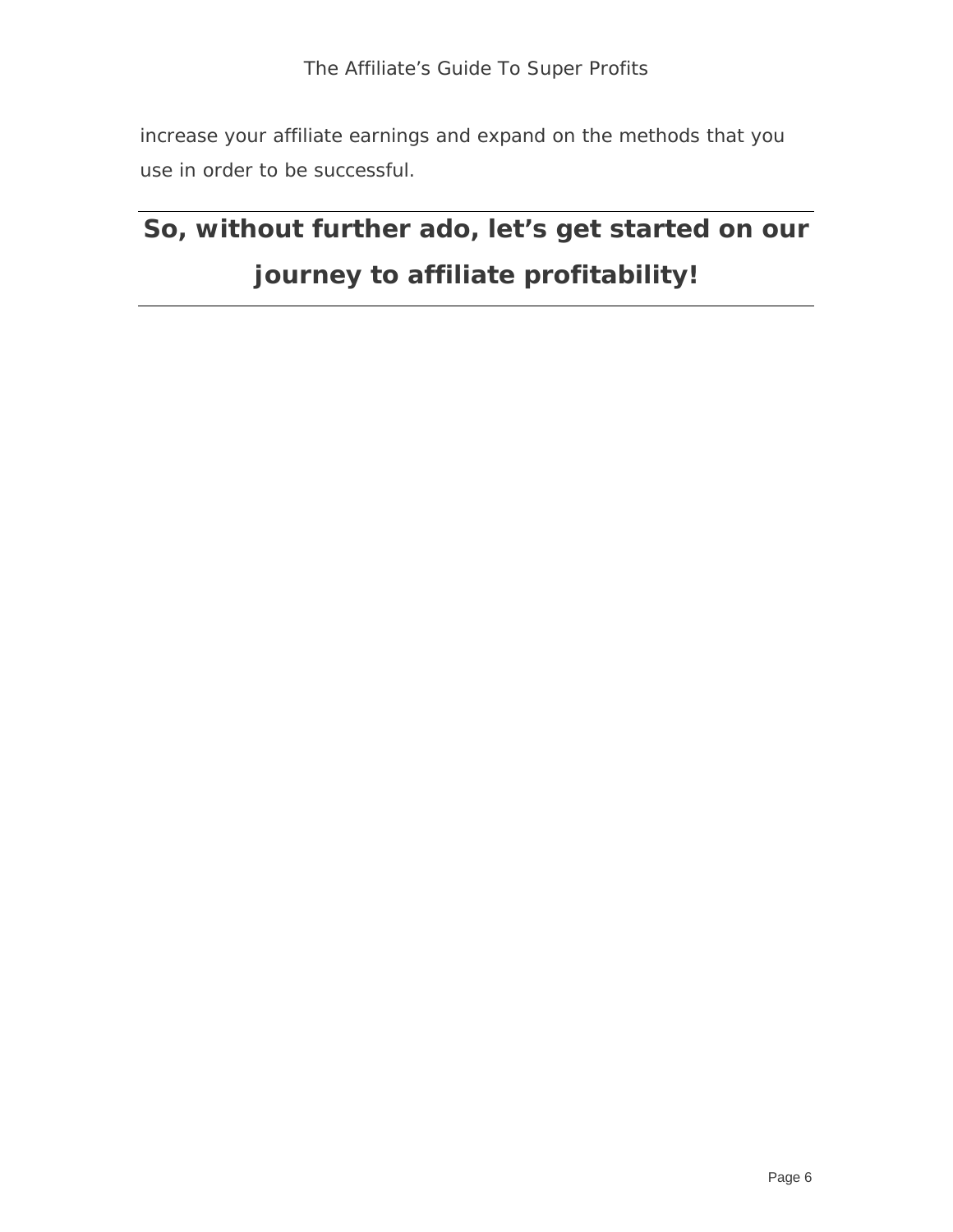### **Section I - What Is An Affiliate?**

#### **Basics of Affiliate Marketing**

The concept of affiliate marketing is a variation on the outside sales position except that it all happens in cyber-space, and there is no door-to-door component. Think of yourself as the salesman, one of many, for a specific product or service and you've mastered the basics of what is an affiliate.

## **People have all kinds of products and services that they want to sell online.**

Part of the process to become successful is to have a large amount of traffic that is interested in what you have to offer. The way you can accomplish this is by having a salesman or affiliate promote your products. When a sale is made, you share the earnings with your affiliate/salesman through commissions.

Successful affiliates make a good living by promoting products and services of other vendors in order to make that commission.

For the purposes of this e-book, I will focus on one of the easiest affiliate networks to get started – ClickBank. Once you learn how an affiliate network like ClickBank works, you will be able to expand that to other networks that have a myriad of different products and services that are commissionable.

ClickBank is one of the largest, oldest affiliate networks out there online. ClickBank sells only digital products, is extremely easy to learn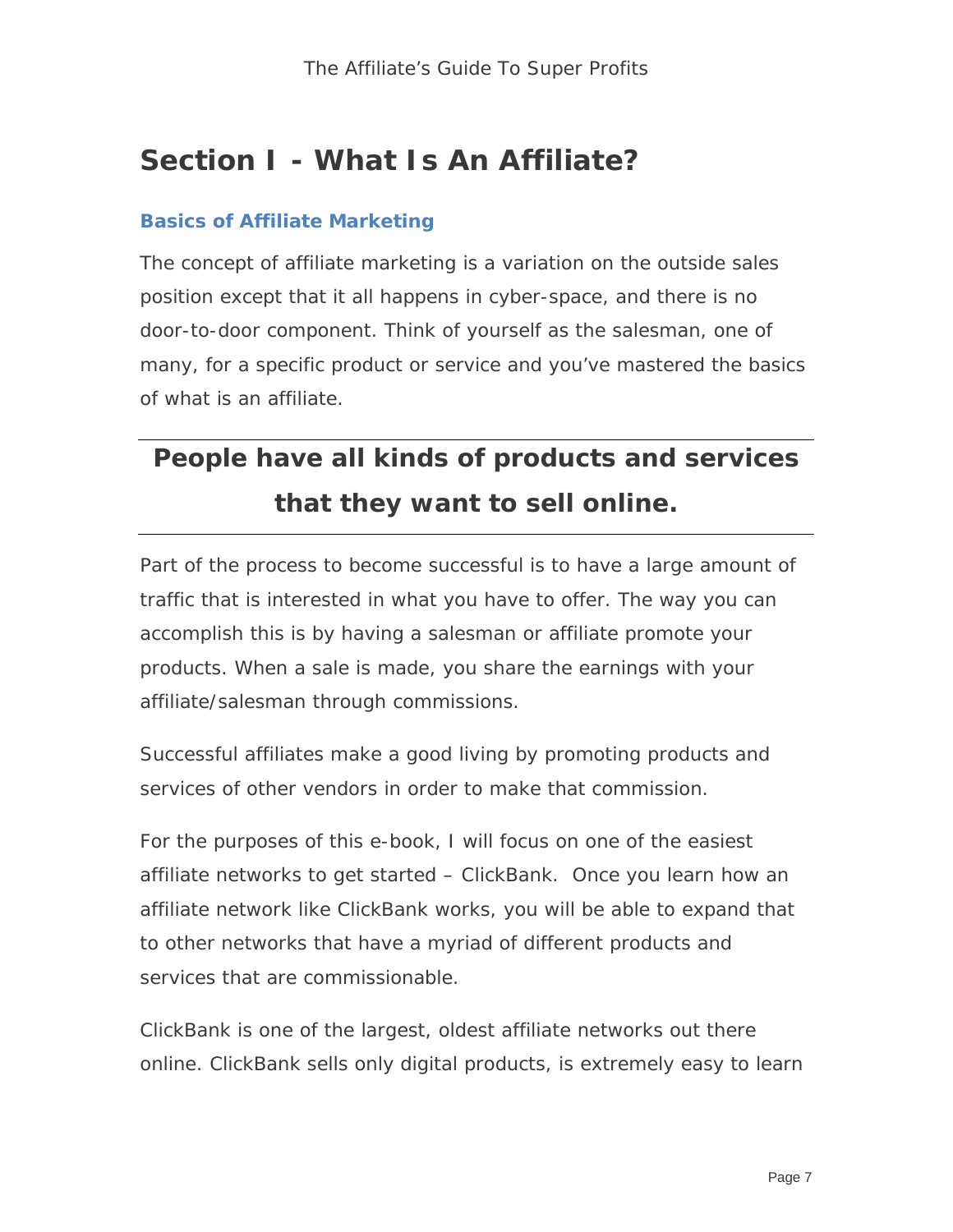how to use, and has a ton of vendors just waiting to snap up a good affiliate.

There is no waiting time to become a part of the ClickBank affiliate family, and the commissions are much higher than other networks with some commissions going as high as 75%.

ClickBank is an affiliate network in that it is a whole bunch of vendors and affiliates all working under the umbrella organization called ClickBank. Through ClickBank, products and services are bought and sold, accounting goes on within the network, and commissions are calculated per product sold. Before we go any further, let's look at what you can potentially earn from one product.

**For example:** You promote and sell a ClickBank product called Maverick Money Makers: Get Paid For Life!. It sounds like a pretty exciting product, right? Well, it has the highest payout of any Top 10 ClickBank Product and is the top converting product offer online. It pays out at a 50% commission level.

When you look at its pitch page, it is endorsed by some pretty heavy weight people including CNBC, As Seen On TV, Small Business Opportunities, Fox News, CBS News, and Readers Digest.

As an affiliate, you will earn 50% of the \$97 dollar price tag, and it's repaid on a monthly basis. So, that means that for every person who signs up through your affiliate link (which we will get in a minute), you will be paid \$44 each month as long as that person stays signed up.

What do you think if you simply stuck with this affiliate program and reached their magical 100 referral mark. That's \$4400 per month for promoting only one product.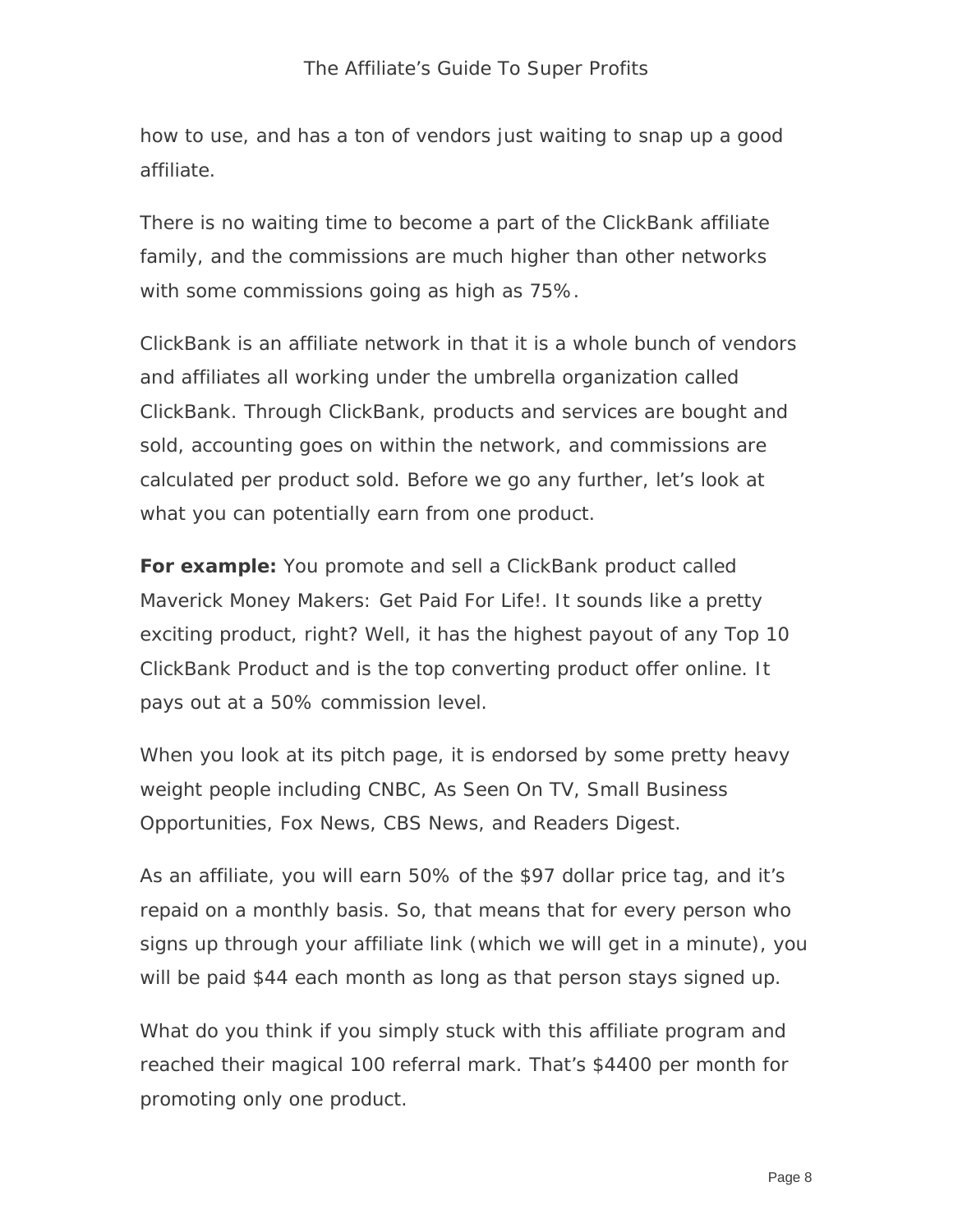### **Are you beginning to see how lucrative affiliate marketing can be?**

Think about how much you could make if you found 10 affiliate programs like this one? This is not only possible, but not that hard to accomplish if you know how.

#### **Look at ClickBank and find 10 things that you think you might want to sell.**

Make a list, because as you learn more, you may want to revise it, or you may find that your choices are right on.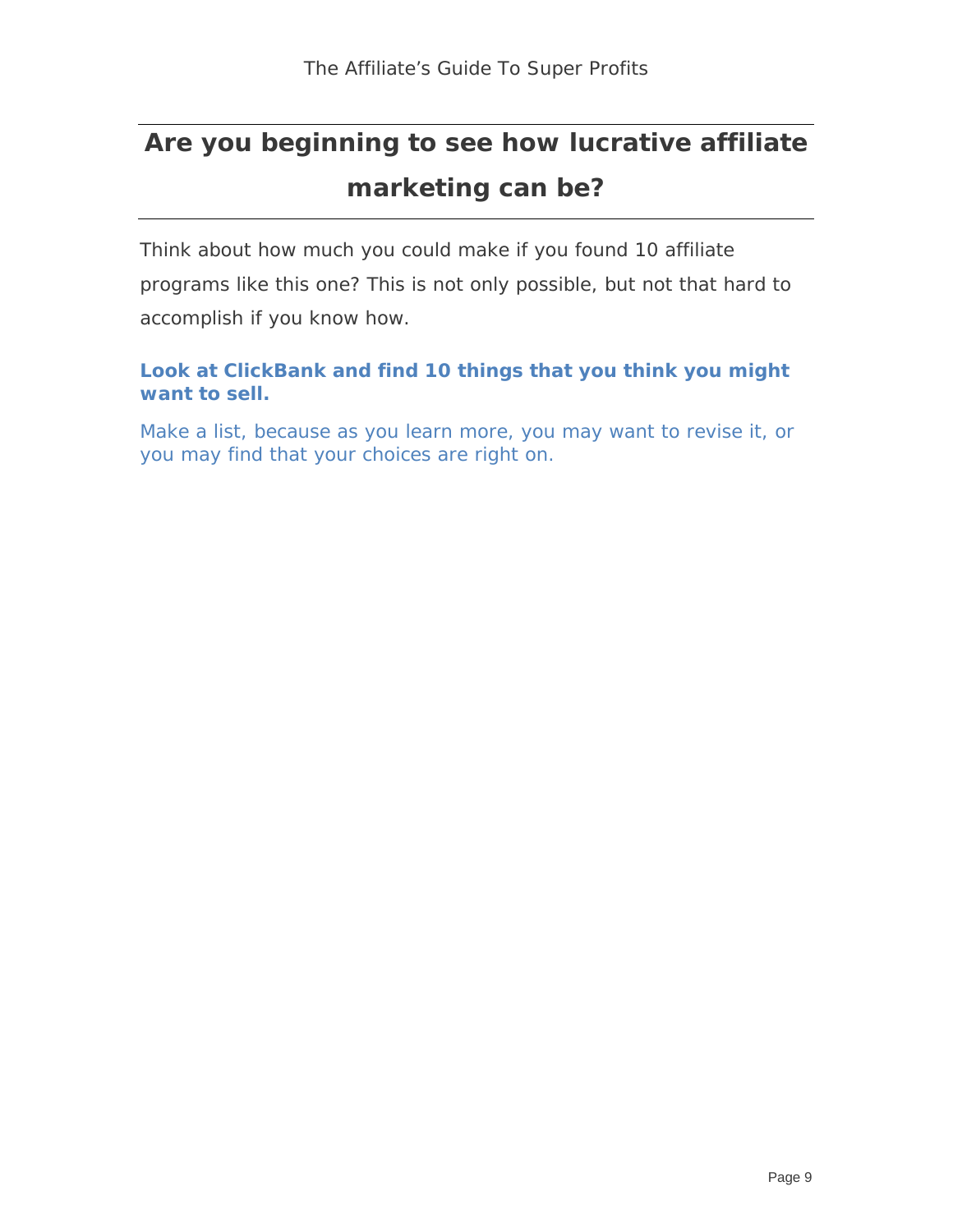#### **Affiliate Marketing 101 – The Basics**

Since you are reading this e-book, I will assume that you are interested in earning money online as an affiliate.

It takes some basic things to be successful at affiliate marketing:

- **Staying focused.**
- **Picking a niche product to start with and then STARTING.**
- Reading this e-book and then taking action.
- Making a schedule and then sticking to it.

#### **Research is key.**

ClickBank has been in business since 1998, and has built their network to one of the largest retailer of digital products. With over 10,000 digital products, it is one of the premier affiliate networks. It is easy to use, easy to join, and there are products in a ton of different areas from pets to electronics. In order to earn commissions, all you need to do is take your affiliate ID and you get a link which you can use to send customers to. When they click on your link, it will record your commissions when they buy the product.

www.ClickBank.com

Pick a niche product and start to research if it's a viable topic or subject.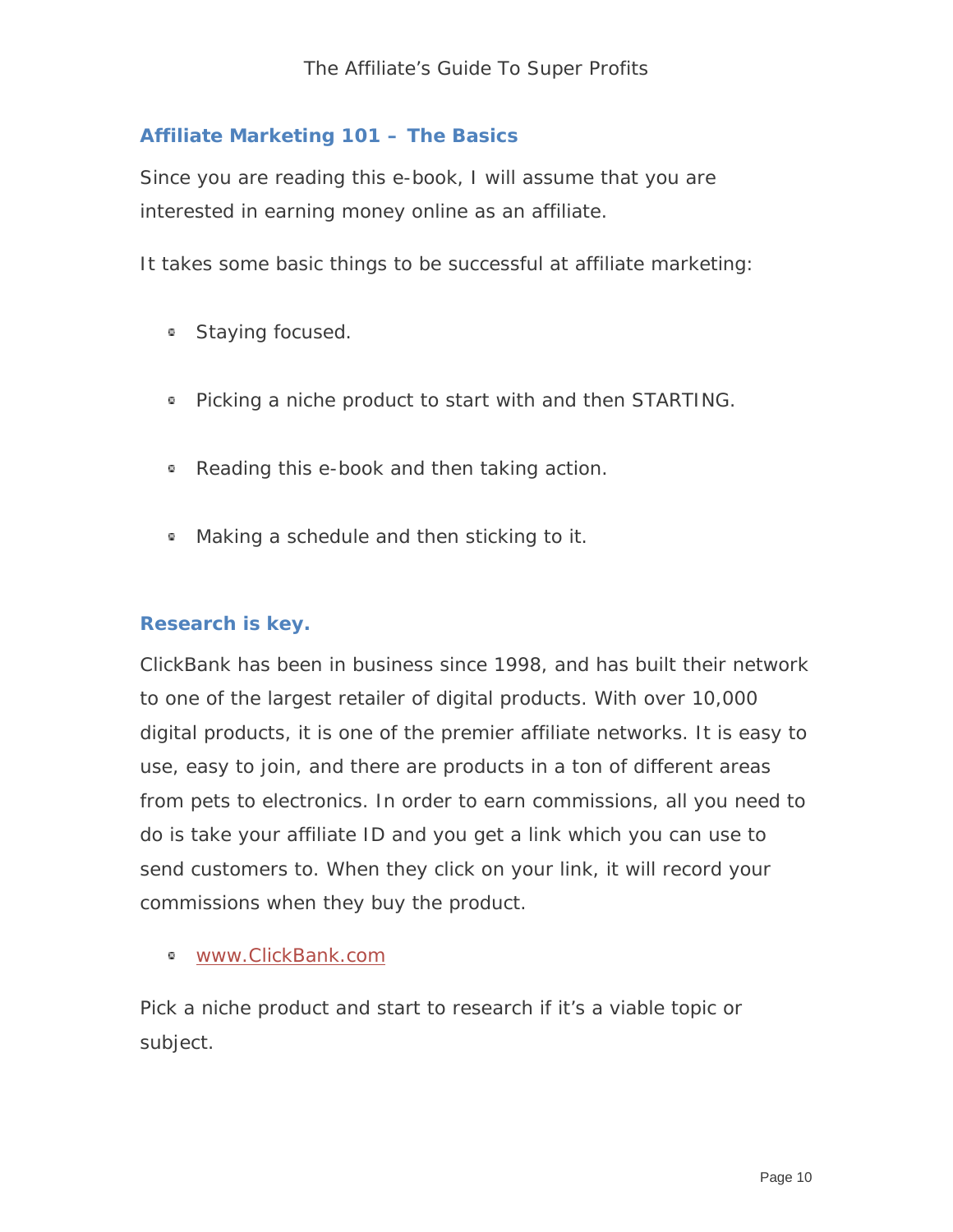## **Finding a profitable niche should be your first type of research.**

You want to have a product that is HOT! If you find a product that isn't very hot, don't expect to make any kind of money with it.

The reason I picked the Maverick Money Makers is because it is a hot item. People are interested in the niche, and it's marketed well, presented in a professional manner, and has tools for its affiliates to use to make money.

### **To find out what people are looking to buy, check out the following sites:**

- Amazon Best Sellers Amazon.com
- Pulse.ebay.com

#### **Amazon.com Bestsellers**

Amazon gives you a quick and easy way to find out what's hot and what's not on their site. It is a clear indicator of what the buying market is looking for, making it very easy for your to put yourself in the path of oncoming web traffic and make sales.

With the Bestsellers section, you will know for sure that certain products are selling. They even give you a Top10 list for each category so that you can use that to make articles, reviews, and blog posts.

#### **Ebay Pulse tool:** [http://pulse.eBay.com](http://pulse.ebay.com/)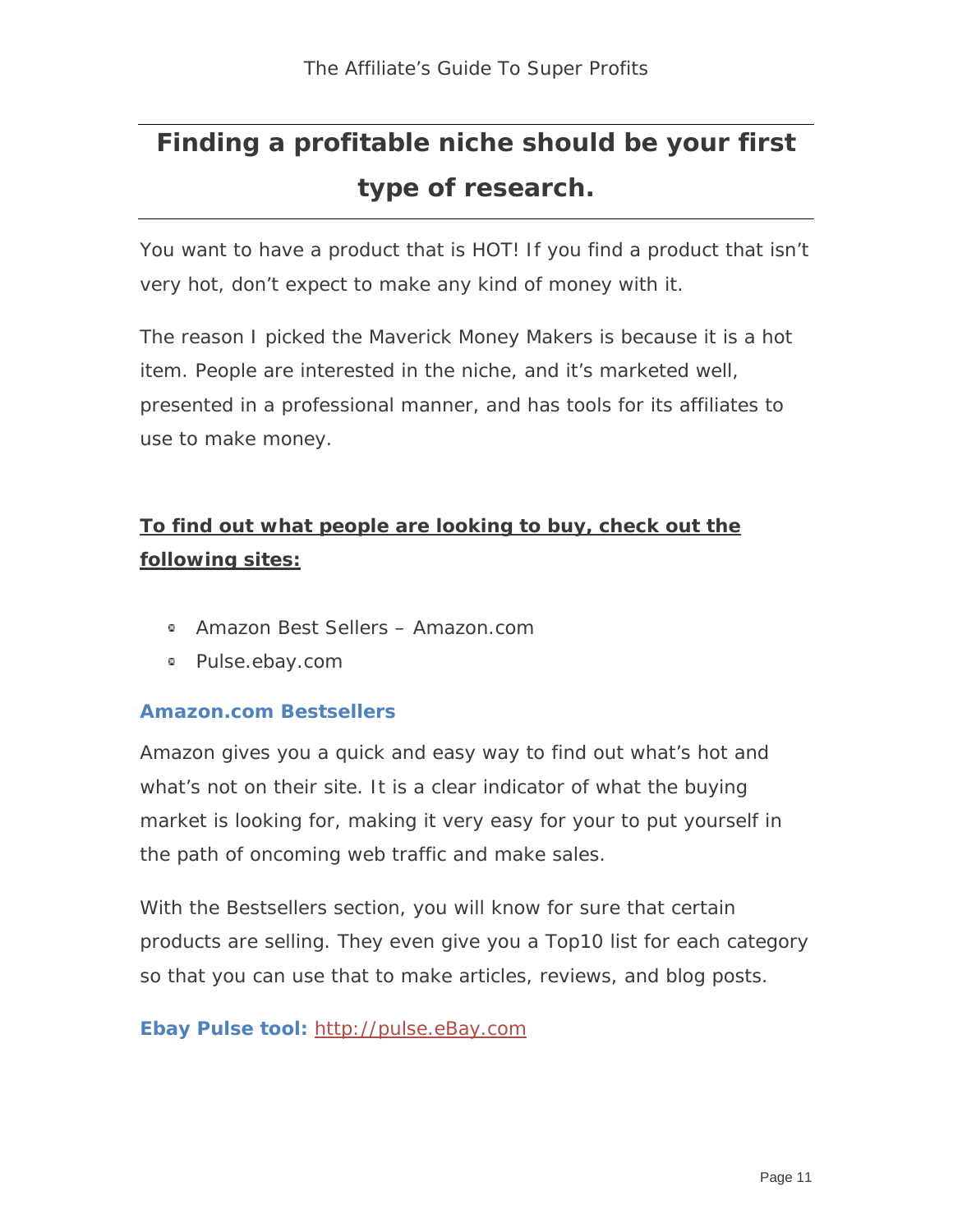This is a great place to find out what the hot products are because if a person is typing it into eBay, they are typing it into Google and Amazon. EBay Pulse gives you a real-time look at what people are looking to buy.

You can log into eBay and do a search on the completed items. It will tell you what people are selling, how many have sold, and the average price. Look for items with bids; this is a great way to get an idea of what people are looking for.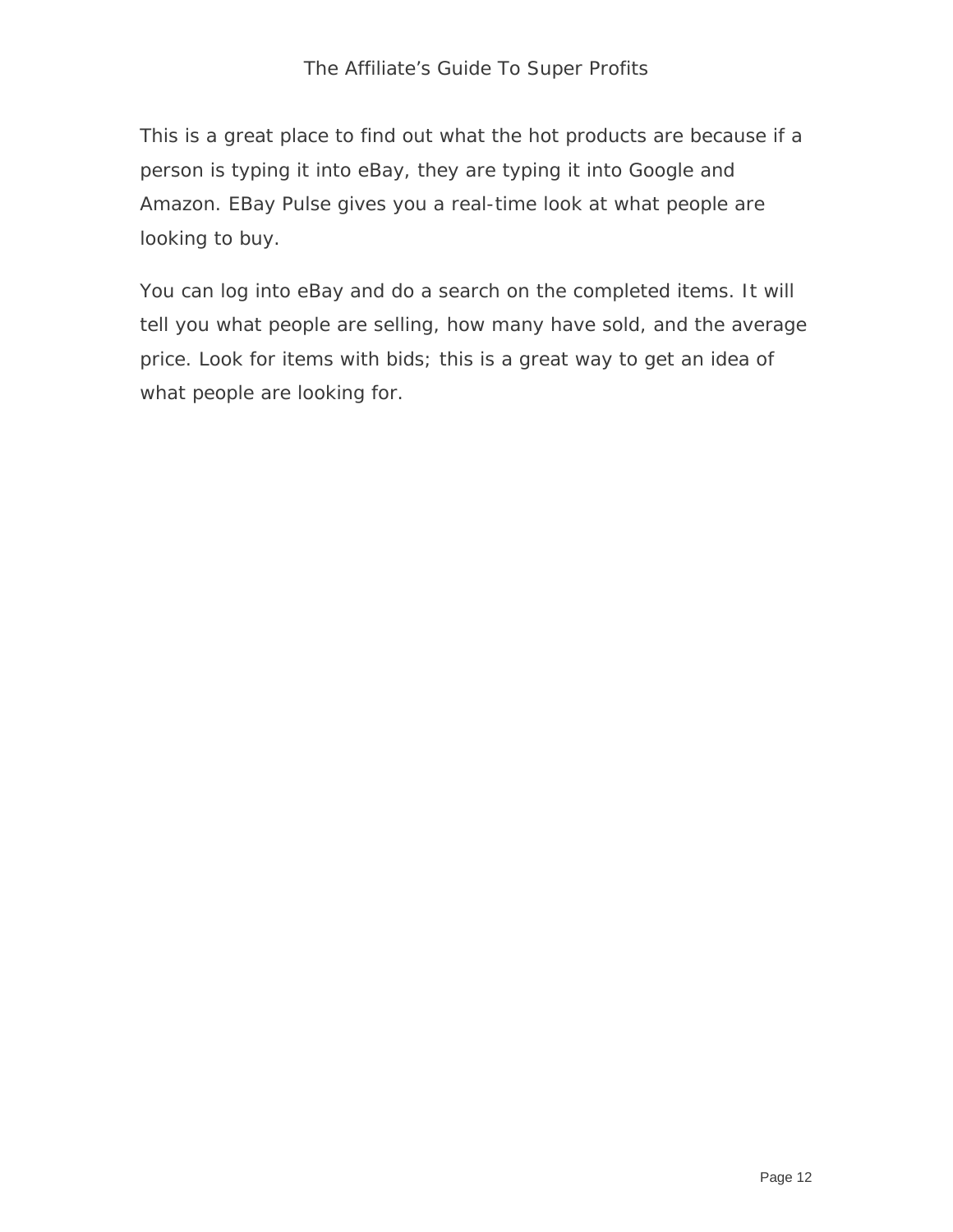### **Section II – Newbie to Profitable Affiliate**

#### **Build Up To About 10 Products To Promote**

As an affiliate, you will want to build up to about 10 products so that you can mix up the top performing products and add the latest releases. While you should like what you're selling, don't be wed to it.

What may be a hot seller may cool off and if you follow trends, you need to be able to move on. You don't want to add all these products at once; build slowly as you get more experienced.

Because you don't want to overwhelm yourself with products, pick your products carefully. Choose popular products because you want to have top performing products.

Here are some things to remember when you are selecting products.

When you search for new products to promote from ClickBank, there are certain things that you are looking for.

First and easiest is the selection of the category that you want to work with. For instance, each affiliate product has some information that will help you make a good decision.

The three sites you will want to use to ascertain if a product is a good seller and a possible product you will want to promote include:

- ClickBank Marketplace – [www.ClickBank.com](http://www.clickbank.com/)
- $\triangleright$  CB Trends [www.cbtrends.com](http://www.cbtrends.com/)
- $\triangleright$  CB Engine [www.cbengine.com](http://www.cbengine.com/)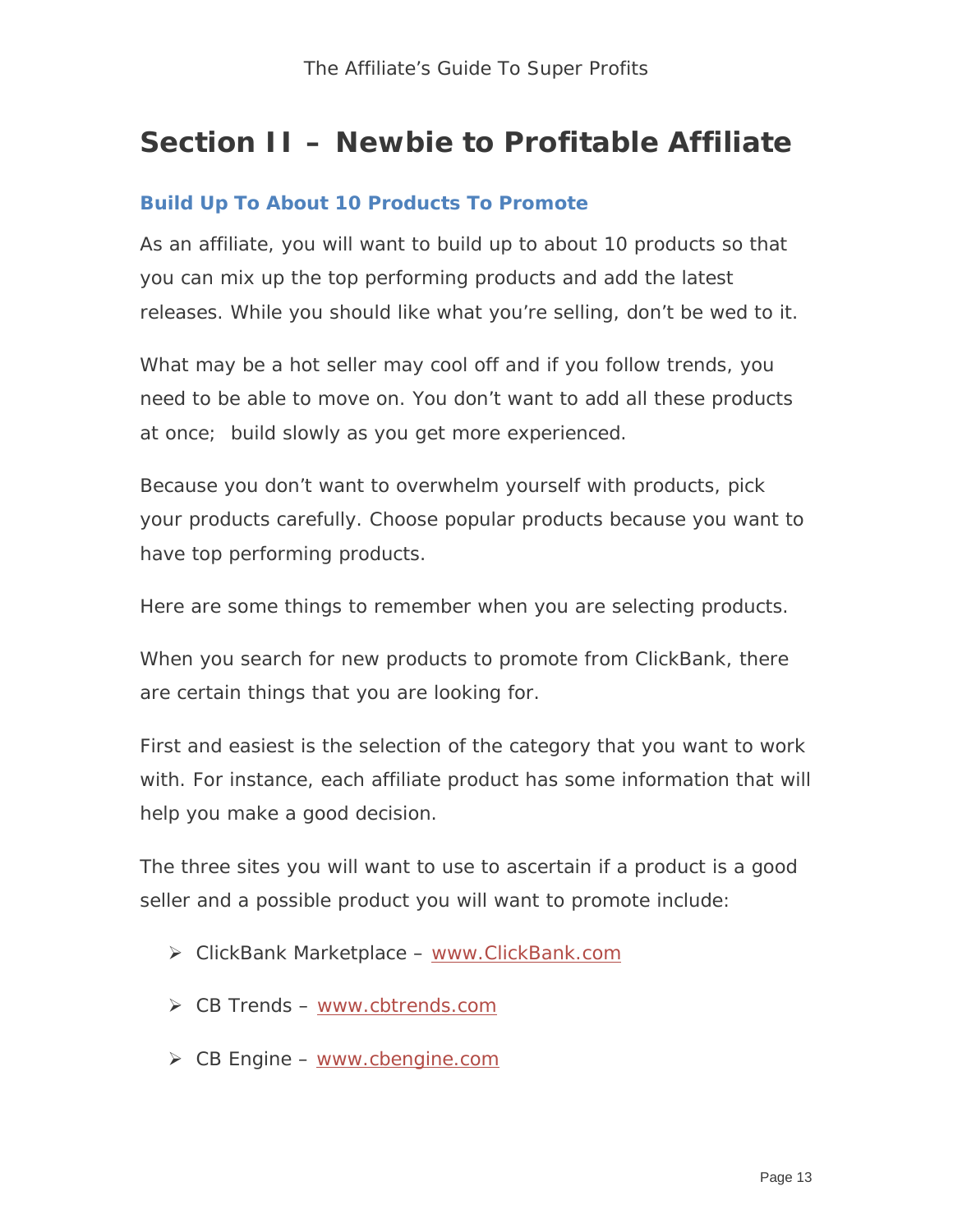#### **ClickBank Marketplace**

- 1. Sale Price: (Initial \$/Sale) This is the amount that affiliates are earning for referring customers. The amount earned is kept by ClickBank accounting and pays out every two weeks to the affiliate.
- 2. Percentage of Sale: (Avg %/Sale) This is the average percentage commissions earned per affiliate per sale.
- 3. Gravity of Product: (Grav) The gravity number is important because it shows the popularity of the product over time. Every time the product is sold or a new affiliate joins and uses the link, the gravity of the program will change.

#### **CB Trends**

The popularity, price, and commission paid of the product is very important.

When it comes to popularity or gravity, unless you are already a Super Affiliate, avoid the products with very high gravity  $(125+)$ , because it means that the market will be highly competitive and the chances of you making sales will be decreased accordingly. (This applies only to ClickBank and not the other commission driven organizations.)

In order to find out if a product is good to add to your affiliate arsenal, you will want to check it out at CB Trends (www.cbtrends.com) which is a free service that shows a visual representation of what is on the ClickBank marketplace site making it easier to understand. There are some useful tracking tools that give you an easy way to see what is happening with the products you choose including: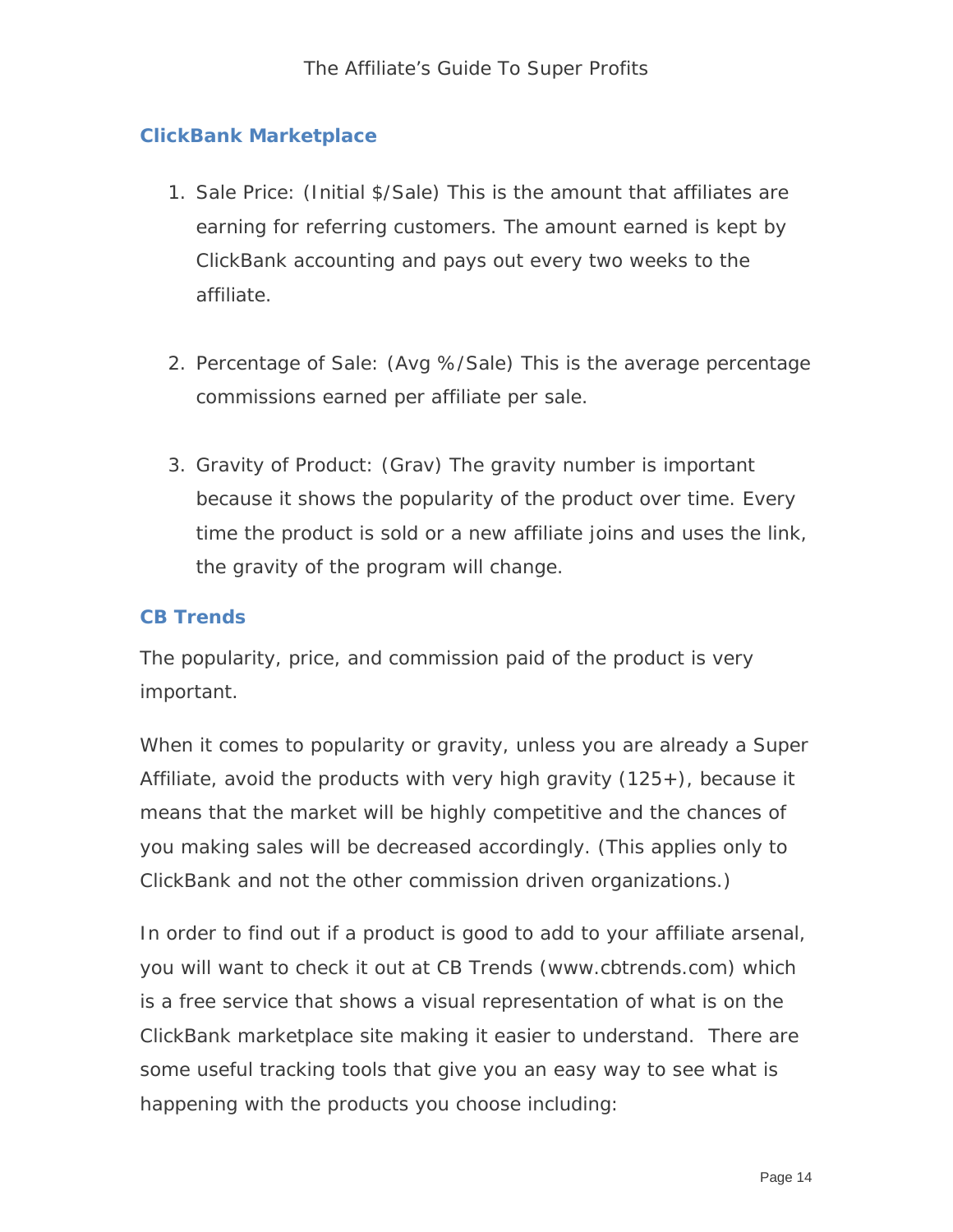- $\triangleright$  Popularity of the product
- $\triangleright$  Earning per sale
- $\triangleright$  Percent per sale
- Gravity
- $\triangleright$  Referrals
- $\triangleright$  Commission

If you take the visual representation, combine it with what you see on ClickBank's Marketplace, you will have a good idea of whether the product you're thinking about promoting is a good one.

Out of the 10 products that you pick to promote over time, you will want at least 6 of them to be popular. You want to mix it up so that at least half of what you're promoting is more competitive. The rest of the products should be up and comers, those products that are newer and building in the Marketplace.

#### **CB Engine**

CB engine shows you the new products and is an excellent tool to use if you want to focus on the new product releases. If you are going to work with ClickBank, which is a good first step into the affiliate arena, CB Engine should be one of the sites you bookmark and use.

It has a Brand New Products list and re-listed products with a ton of information to help you make an informed choice about the products you want to promote. Each product, new and re-listed, have graphs and visual representations about the health and viability of the product.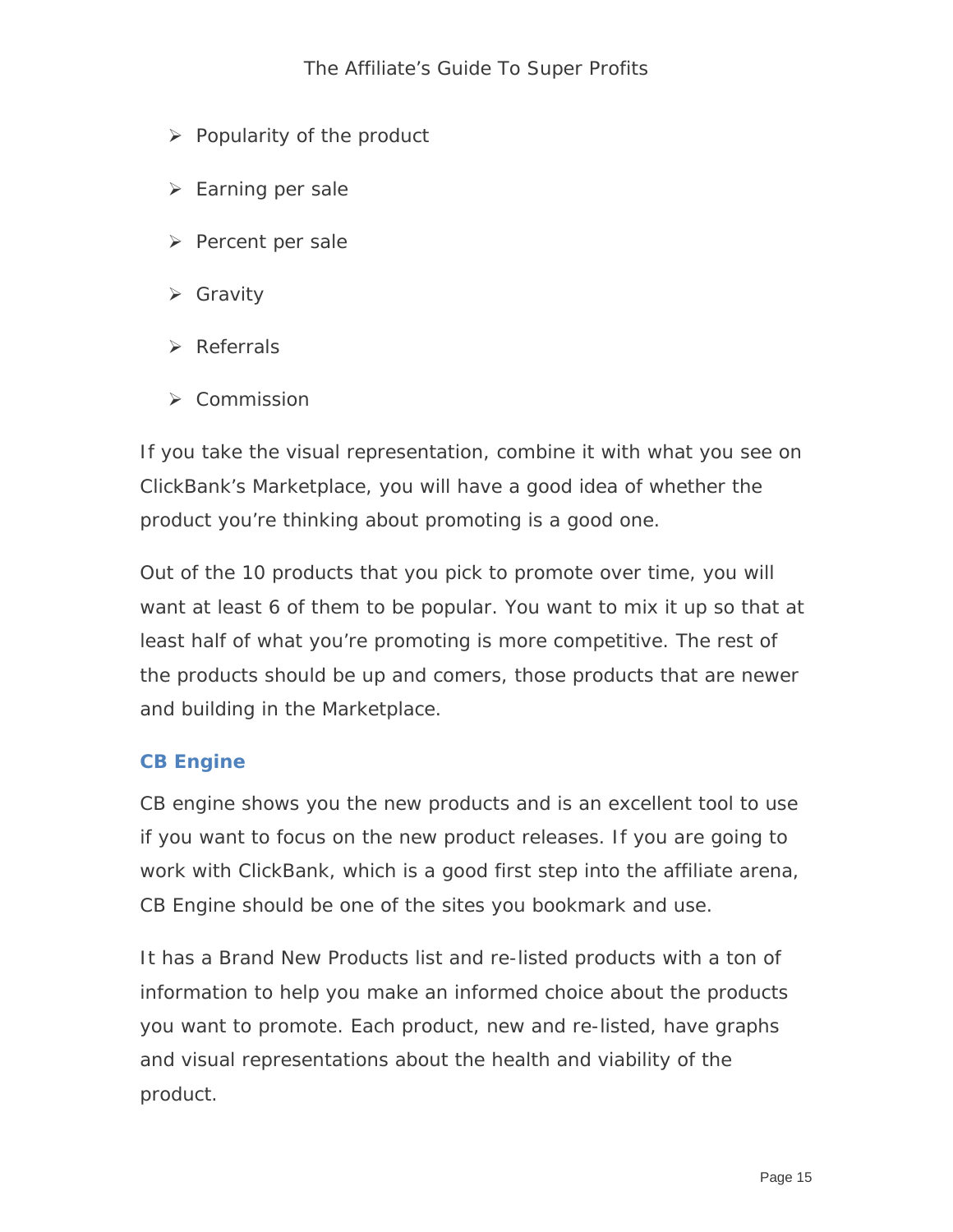There are a couple of ways to go about finding out more about the product or service you are about to promote. First, you can buy the product.

Whether it's digital or tangible, buying and experiencing the product will usually make you a better promoter. However, with 10 products, that can become a bit pricey, so you may want to buy a couple products that you can afford, and look over the sales pages only of the remainder.

When looking over the sales or pitch page, you will want to think in terms of being a prospective buyer. Ask yourself some basic questions:

- $\triangleright$  Does the page, headline, and opening paragraph grab your attention?
- $\triangleright$  Is the page easy to read in terms of colors, graphics, and layout of the site?
- $\triangleright$  Is the message being presented clear and concise and easy-tounderstand?
- $\triangleright$  Are there highlights of important facts, headlines to break up content, and pictures that are relevant to the topic matter?
- $\triangleright$  Does the page lead you to the logical conclusion where you want to buy the product?

All of these things are important and will make or break you when people come through your referral link. Having a page where you want to buy the product will generally translate to high sales conversions.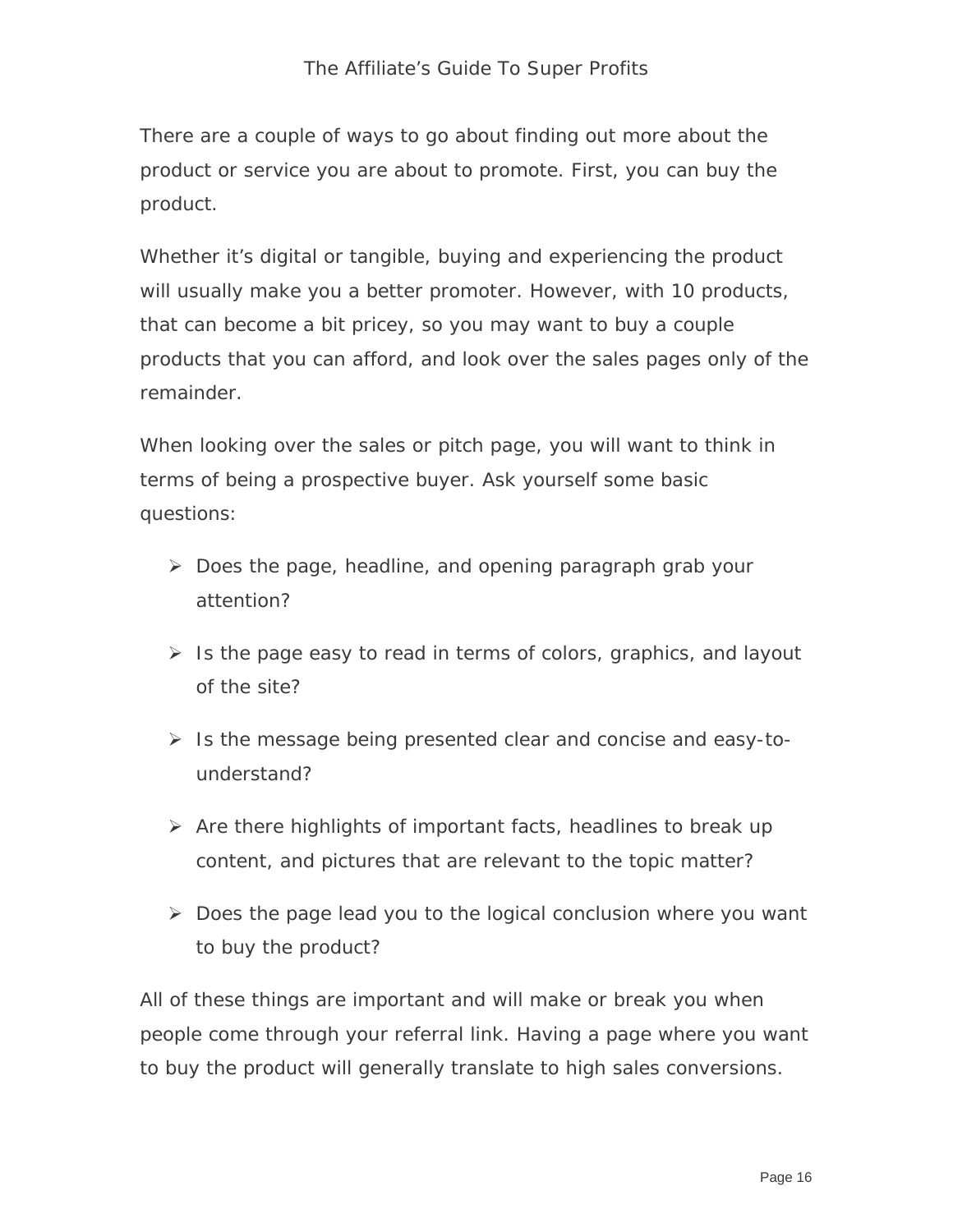In that way, the traffic you drive to the product site stands a higher chance of buying in the end. If the page left you with a ho-hum, whatever feeling, it is probably quite possible that visitors arriving at the site will have the same reaction.

As you go about promoting your affiliate products, make sure that you keep track of the products that are converting well, and the ones that are not. When you have a hot product that goes warm and then cold, you need to be ready to get rid of it.

Earlier I told you not to get attached to a product or service. This is why. You have to know when to get rid of it.

**Look at the choices you first made on ClickBank and ask yourself the questions from above. Are there any products that you might want to get rid of now?** 

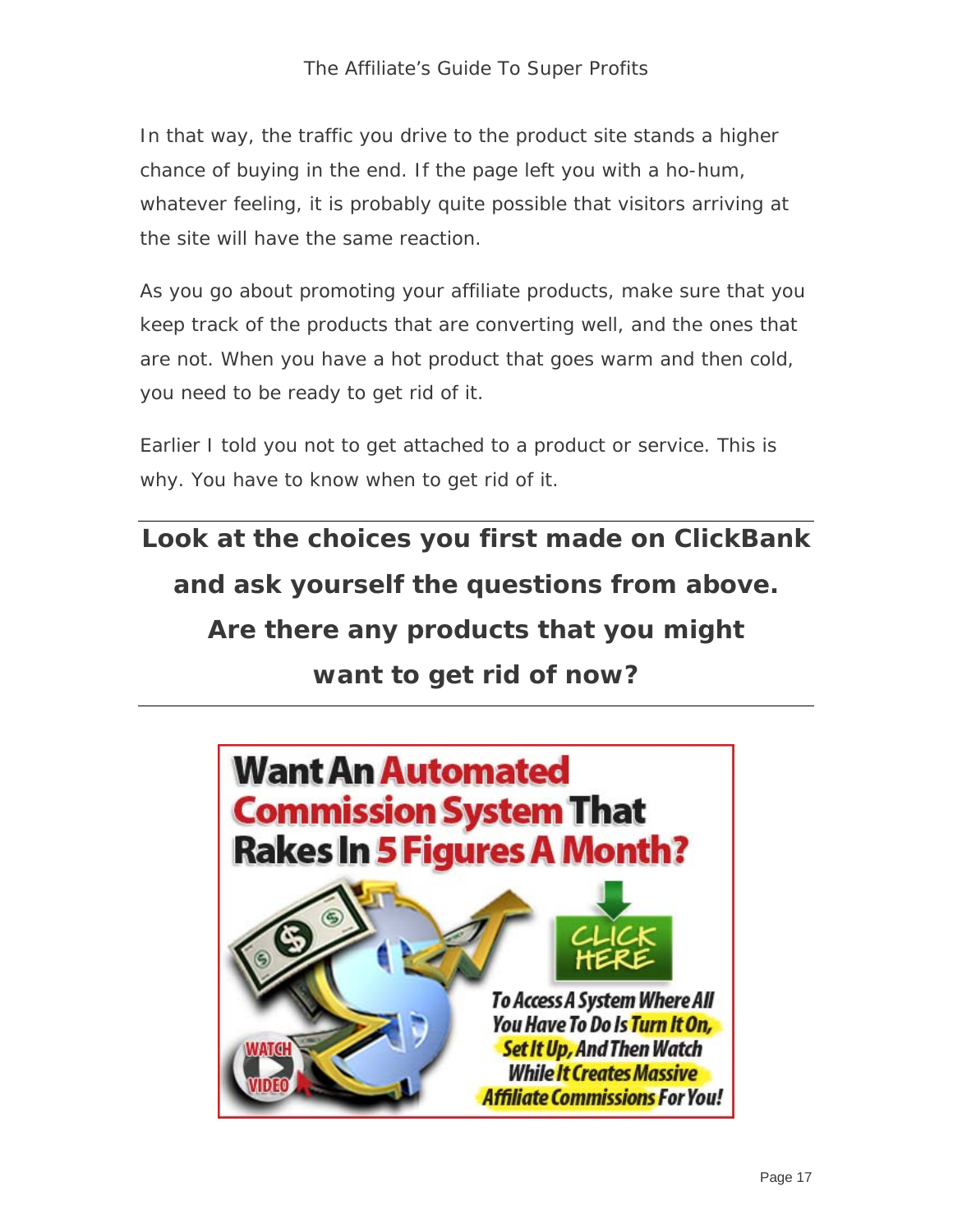#### **Getting Traffic To Your Site**

#### **Video Promotion**

While most people will tell you to use pay-per-click advertising, article marketing, and building a website, here's a shortcut method to get your started and quickly. Videos can get you into search engines fast.

Use one of these tools to get started:

- Camtasia Studio has a 30 day free trial.
- CamStudio is free and located at http://camstudio.org.
- $\triangleright$  Jing works on a Mac or PC.
- $\triangleright$  Web Cam.
- Sony Movie Studio.
- > Movie Studio 9.

Now that you have a selection of products, a website, or direct links to a vendor's website, it's time to promote. First, you will want to get into the video arena.

I know you probably weren't expecting that, but people are video junkies, and if you want to get people engaged, you will need to go where the traffic goes.

Creating videos is one sure-fire way to get traffic to your site. Creating a video is not as hard as you think. It's actually easy and fun.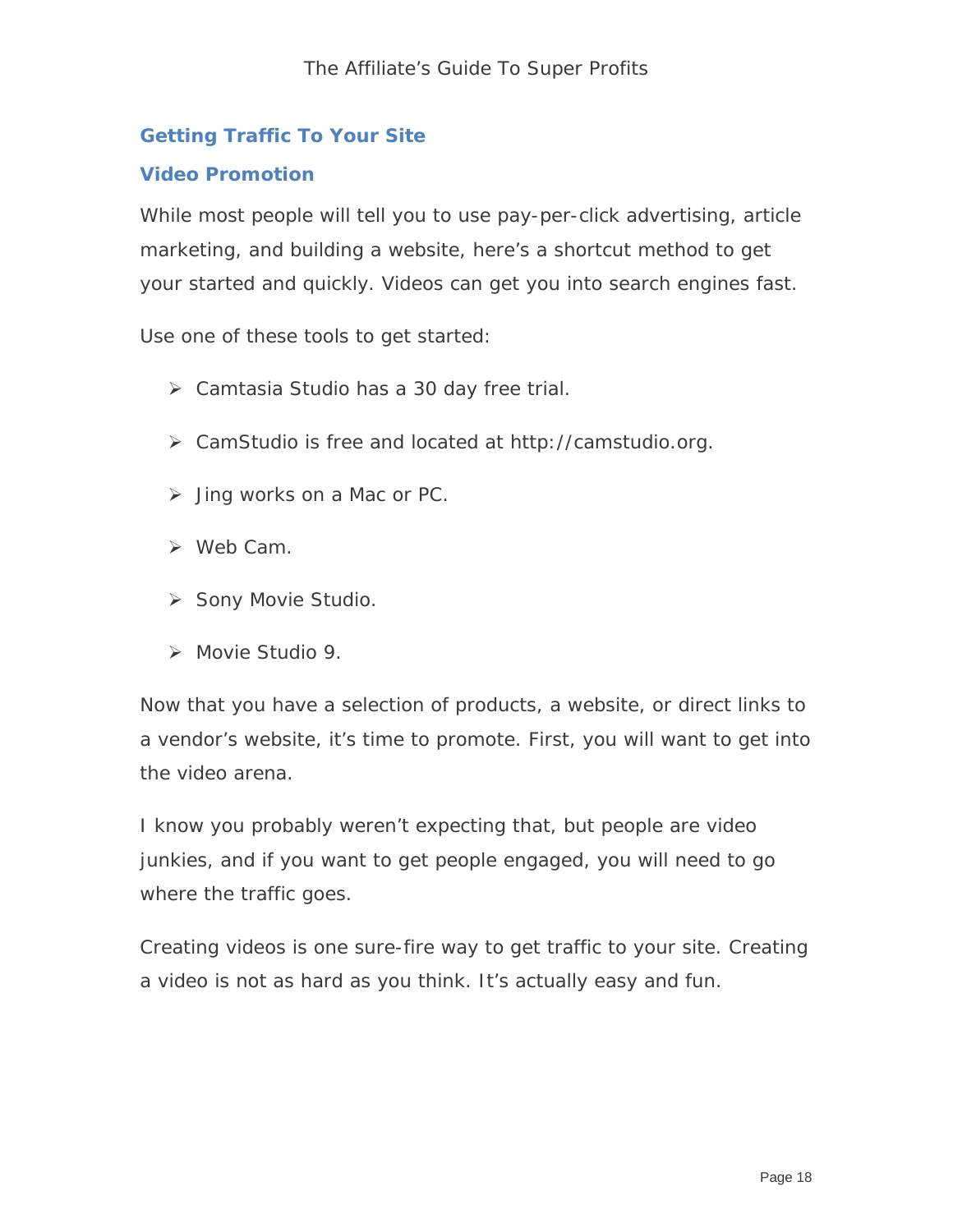## **Working with Camtasia can be a little daunting, but it will pay for itself in spades if you take the time to learn how to use it.**

If you need to go free, Jing is the second easiest way to record from screen to video. If you're good with PowerPoint, you can create a slide show, narrate it about your site, and simply read from a script. These are the easiest types of video to create, and when used correctly, they are traffic bringers.

Set your monitor resolution to 800x600 for recording. Record your videos at 800 x 600, then resized to 480 x 360 with SmartFocus. You want them to be quick and about the product you are promoting.

The bottom third of the video is very important. You want to tell your visitors your domain name or the domain of the affiliate site. If you don't have a site of your own, go to SnipUrl where you can put in your affiliate link and it will give you a snip link.

For instance, if your affiliate product is for Maverick Money Makers, and your affiliate link is http://XXXXX.PUBLISHER.hop.ClickBank.net, your SnipUrl will be www.snipurl/MaverickMoney.

The SnipURL can go in the lower left part of your video, and remain there for the duration. As you talk about your website, all you need to do is use SnagIt to capture pictures, which you put in your PowerPoint presentation and capture as video.

Add a couple of transitions, and you are in the video arena. These short video reviews are what you upload to all of the video sites.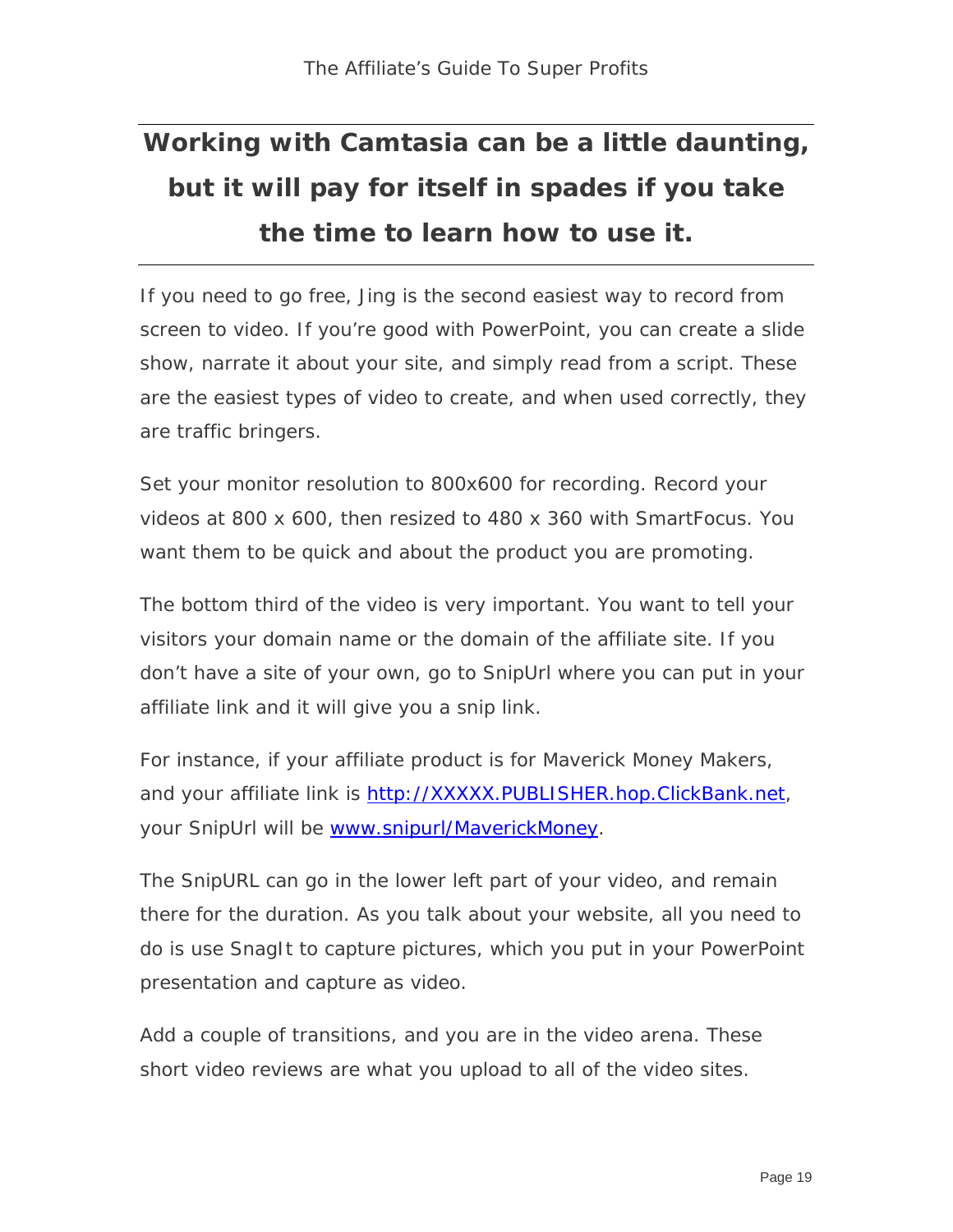#### **Things to remember:**

- $\triangleright$  Make sure that the name of the video is your longtail keyphrase or product name plus a word like deals. (i.e. Salmon deals, Rolex watch deals)
- $\triangleright$  Make sure that the keywords and keyphrases are submitted and enclosed in quotes as well as without quotes.
- $\triangleright$  Make sure that you submit them with the URL leading back to your website.
- $\triangleright$  In the information section, be sure and put your website, or SnipURL if you don't have a website, that leads back to the affiliate product.

#### **Pay-Per-Click Advertising**

If you don't have a website, landing page, or place to send prospective traffic, pay per click or PPC advertising is an excellent method to drive sales via your affiliate link.

Again, you will want to use discretion so that you don't wind up losing more money than you gain in sales. The largest PPC outfit is Google. Those little advertisements that you see on people's websites plus on the side of the search results are called PPC advertising.

Advertisers pay a set amount per click in order to appear on sites. It is considered contextual advertising, because the advertising is related to the information being presented either in the search results or on the website. For instance, you won't get an advertisement for ice cream on a site about auto parts.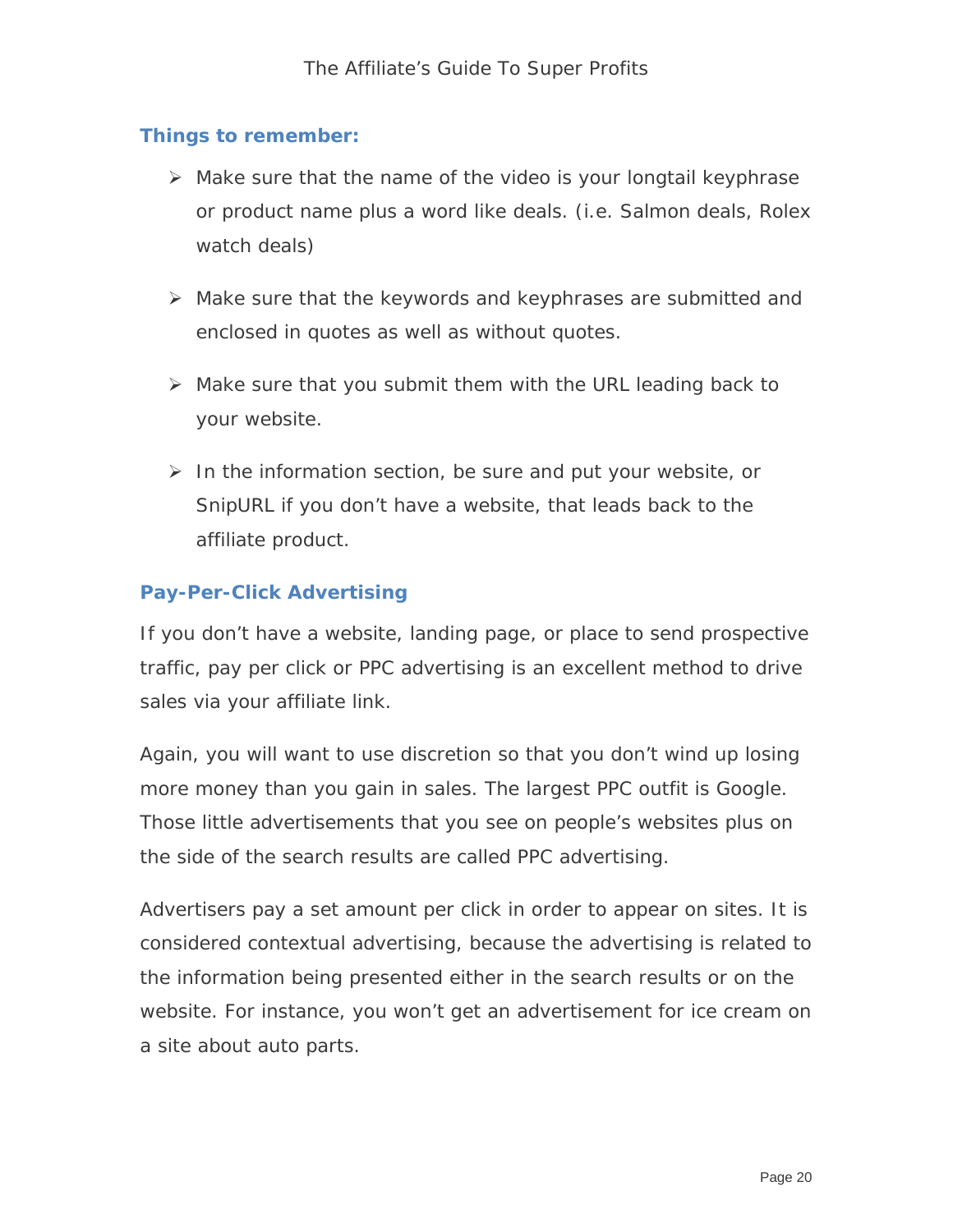#### **Adwords & Contextual Advertising**

Advertising with Google is easy and deceptive to newcomers. Easy in the fact that it is very easy to use; deceptive because if you aren't very careful, you could lose a lot of money trying to get advertising that makes you money. Here are some techniques so that you can use the Adwords system and make money.

The site is located at: [http://adwords.google.com](http://adwords.google.com/).

You can sign up for an Adwords account by clicking the "Start Now" button and filling in your information. Sign up for a standard and not a starter account. Adwords is pretty easy to use. Many people will want to start out with hundreds of keywords and will take everything suggested by Adwords keyword tool.

Avoid this method and stick with a few terms that are laser-focused on your product or service.

Use the Adwords keyword suggestion tool or other keyword tool like Micro Niche Finder, Nichebot and Keyword Elite to find about five or six terms that are tightly related to your product.

You will want these keywords/keyphrases to be low competition, high traffic words. The keyword tools just mentioned are designed to find keywords like this for your product.

You will want to drill down on your keywords. For instance, if your product is about dog health, don't just look at the keywords "dog health" and dogs. Look for things like "relief for dogs from fleas", "best dog food" or go into a specific breed like "cocker spaniel health", or "best dog food for beagles".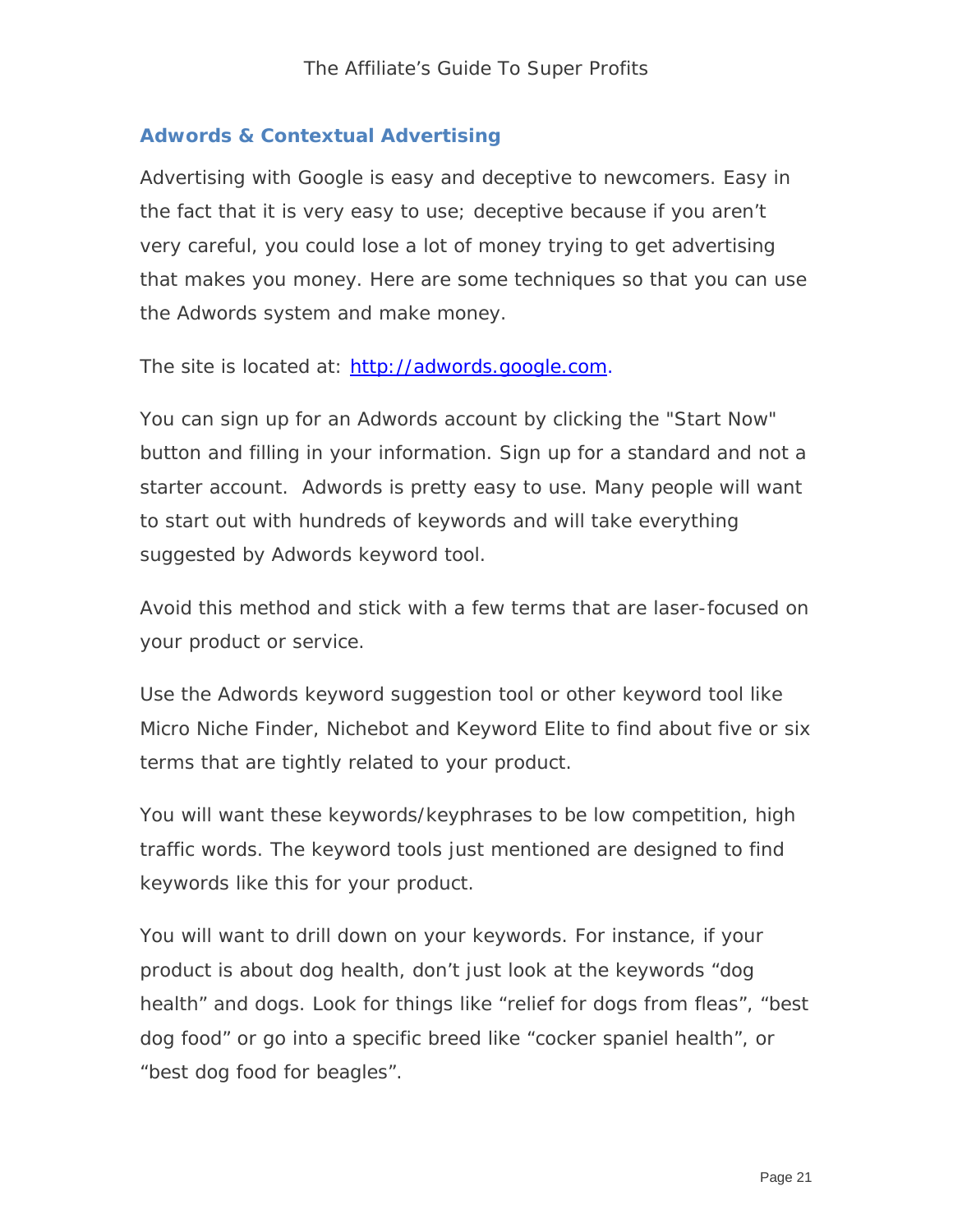While you will get fewer visitors based on these keywords, the ones who arrive will be very interested in your product. When you look at products, you will want to take this into consideration as well.

List your keyphrases and base your advertisements around these keyphrases. You will ideally want to get them into the title of your advertisement, as well as in the listing for Adwords to use when your ad will appear in the search results, and on people's websites.

Use the Adwords keyword suggestion tool here:

#### <https://adwords.google.com/select/KeywordToolExternal>

Select keyphrases that are relevant, but not very competitive. Remember that although you may only get 100 visits a day from a keyword, conversion rates are generally 1-2%, so that will usually equal a sale.

This is why you don't want to promote a product that is much cheaper than \$30. If your commission is 50% to 75% of \$30, that is \$15.00 to \$22.50 on each sale.

It has been shown that affiliates will convert on average 1% to 2% per 100 visitors if they have done adequate keyword/keyphrase research.

It will generally convert the same on a \$30+ item as it does on a \$15.00 product. The amount of money you earn will only change due to the commission level and price of product.

#### **Ad Variations**

When you have your keywords in hand, go to Google and do a search on those keywords. Put the keywords between quotation marks and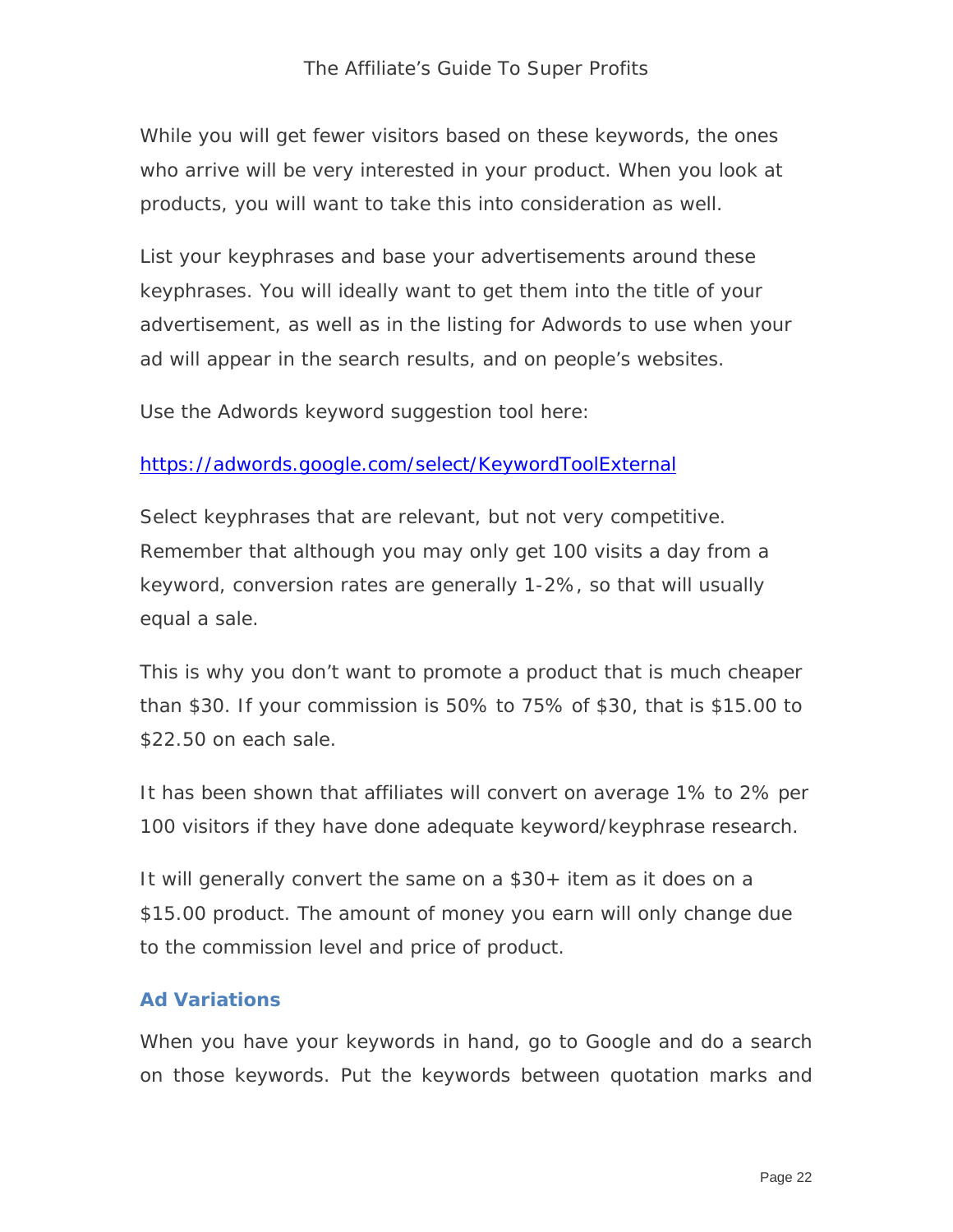#### The Affiliate's Guide To Super Profits

watch what comes up on the right hand side. This will give you great ideas on how to word your own advertisement.

Look at what ads are in the top 3 spots. Look at the titles they are using and see how you can word your advertisement similarly so that you get good clickthroughs. Then when you put together your initial ad, make some variations and track how many clicks each ad is getting. Keep the ad that performs the best.

When you are just starting out with Adwords, keep your bids low. Bid as little as \$0.05 cents per click where you can, and just make sure that you get on page one of the search results.

Look towards doing advertising on websites only and forego the search results, because it is counted in 1000 impressions at a price and your money can go a longer way.

#### **URL Display and URL Actual**

One nice thing to remember is that you can put your ClickBank ID and URL in the Destination URL section of the advertisement. In the Display URL, you place the actual website URL of the affiliate product's vendor.

#### Example:

Display URL: [www.maverickmoneymakers.com](http://www.maverickmoneymakers.com/)

Destination URL:

http://xxxxxx.maverick66.hop.ClickBank.net/**?tid=MAVERICK**

That word "?tid=MAVERICK" on the end of the ClickBank ID is called a traffic tracking device which allows you to track how your campaigns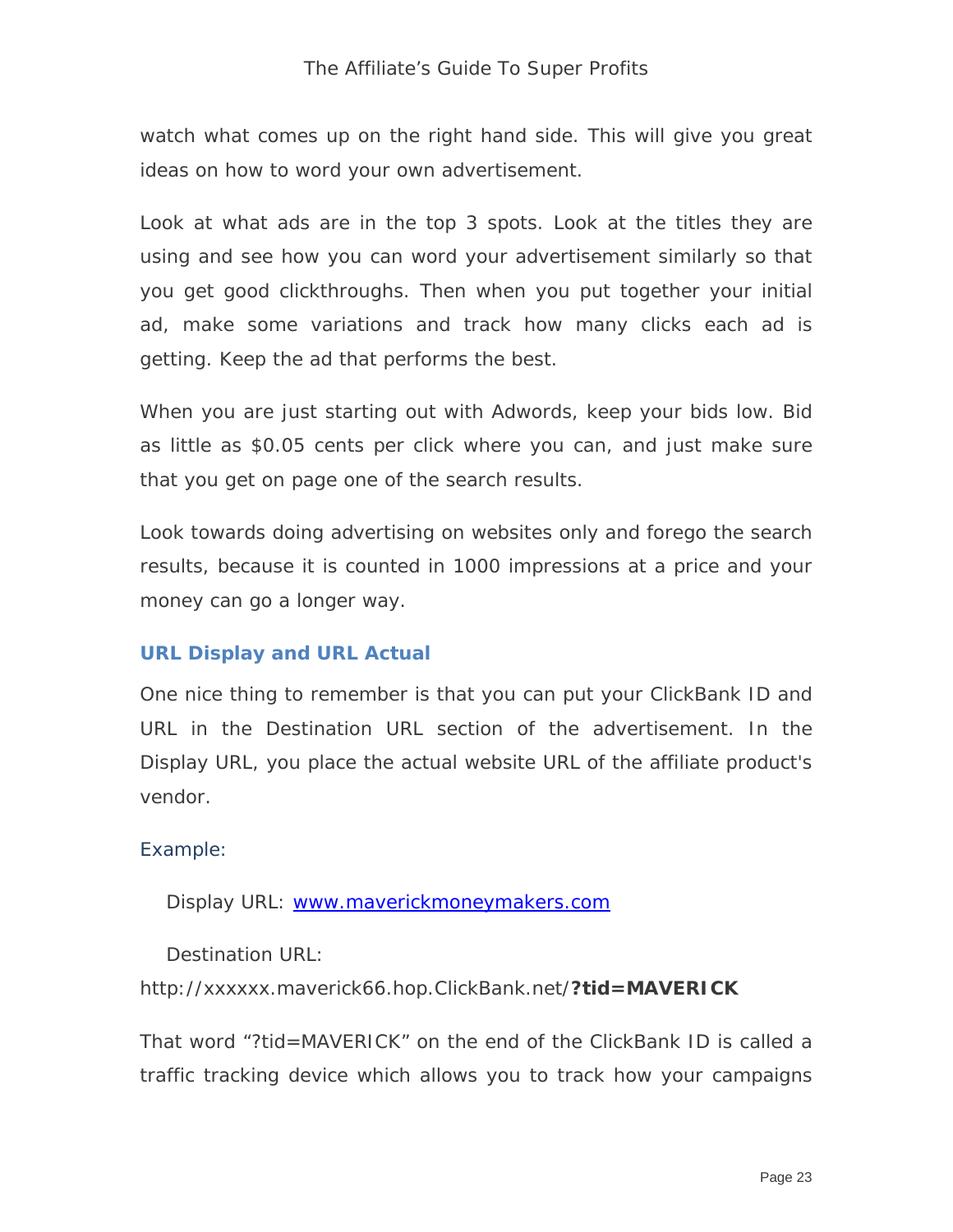are going. Both ClickBank and Adwords will allow you to track your advertising campaigns so that you can make a decision about what's working and what needs to be changed.

To track within Adwords, you will need to choose a keyword that you want to track in Adwords. Click on "Edit Keyword Settings". Then you have a URL that you can add a tracking ID to which in this case would be "?tid=MavAd1" for Maverick, Ad #1. You only have 8 letters that you can use, so whatever you decide, it should be easy to understand and decipher.

#### **Yahoo and MSN's Adwords Equivalent Contextual Advertising**

While not much is said about the contextual advertising that is available through Yahoo and MSN, it does exist. As an alternative, you might want to consider advertising through them. The same rules apply, the competition is less, and you may wind up spending a lot less for the same amount of advertising.

In order to figure out if it's worth the money, you can sign up for accounts with both MSN and Yahoo pretty easily and try it out. They also run a lot of specials and give away coupons worth various amounts of money just to get you to try their service.

Yahoo PPC Service:

<http://sem.smallbusiness.yahoo.com/searchenginemarketing/>

MSN Adcenter: [https://adcenter.microsoft.com](https://adcenter.microsoft.com/)

While these are lesser advertised contextual advertising outlets, you can get a lot of mileage from them, and all kinds of traffic you might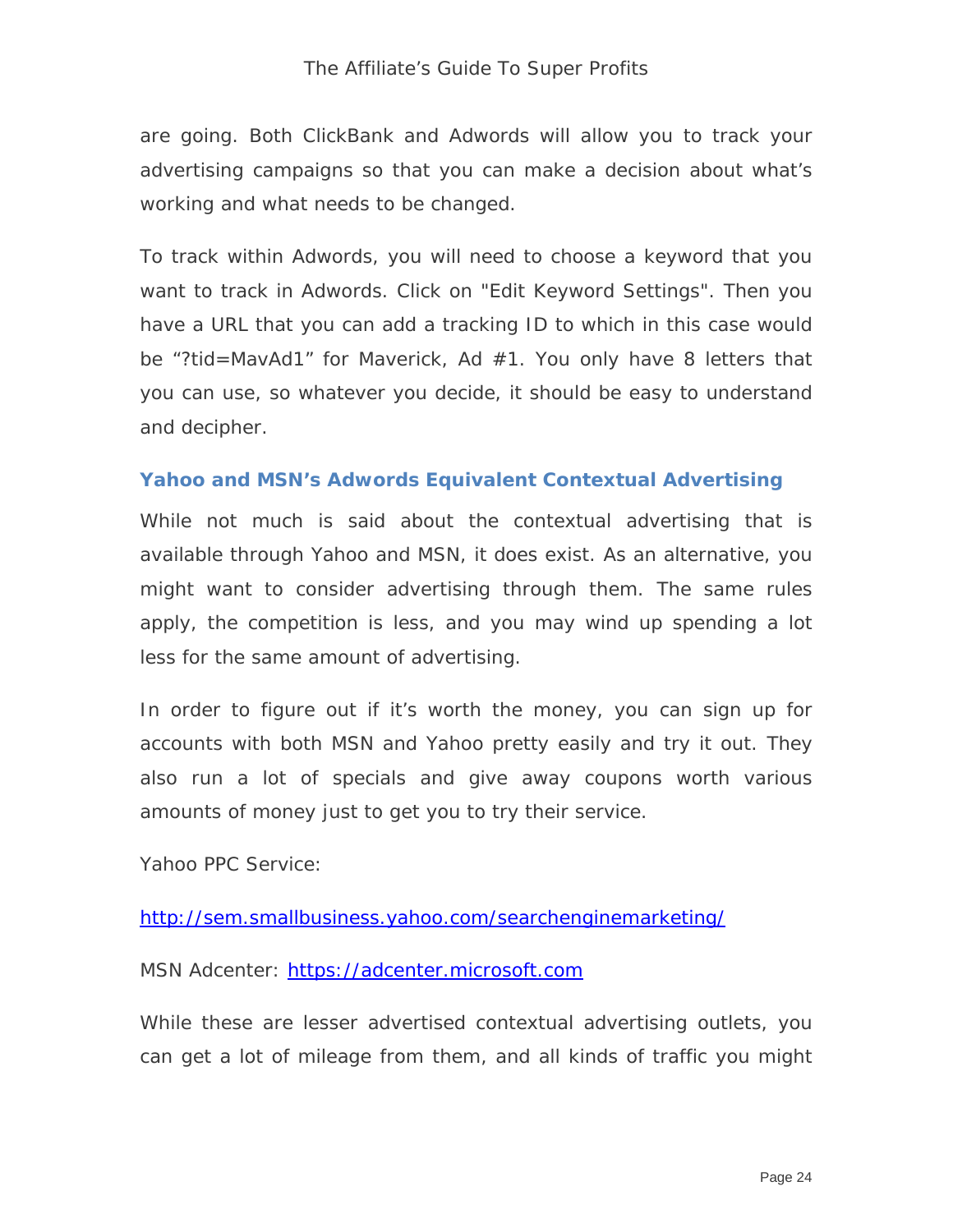have missed if you focused on Google alone. Remember, being successful as an affiliate means thinking outside of the box.

#### **Facebook and MySpace Advertising**

Often overlooked and very good places to advertise are Facebook and MySpace. While I wouldn't advertise the How To Make Money Online ebooks, they are great places to advertise other digital products.

An example of a great MySpace advertisement is Jamorama from ClickBank. It is a "learn to play guitar online" service that is made for young people and is done totally online.

#### **Squidoo and HubPages**

If you don't have a website and you want to have an intermediary page that gives more information and pre-sells the product more, you can use either Squidoo or HubPages. They are free to build, takes about 60 seconds, and requires no HTML ability to use.

## **Tons of people build Squidoo lenses using articles that expand on the products and services they are promoting.**

In this way, a person doesn't click through your link straight to the pitch page of the vendor and only think that you are trying to sell them something.

Through the use of these intermediary sites, you can add value to the product or service with a personalized set of information that is tailored to make the product more understandable.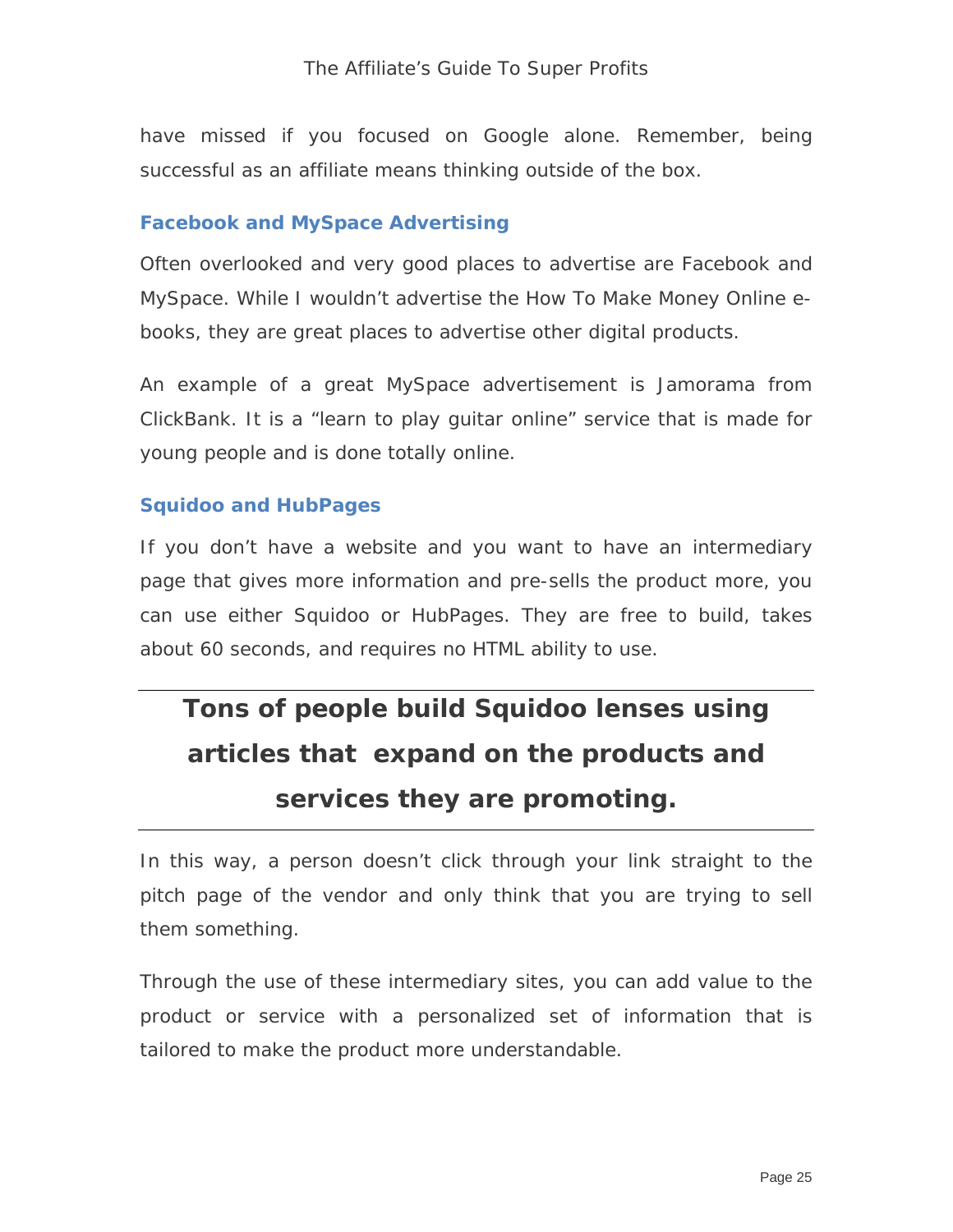If you decide to build a Squidoo page for your affiliate product, most people will do a review of the product or write an article outlining the benefits of using/reading/listening to the product. In this way, it is more personal and less salesman-like.

#### **Web 2.0 Social Networking**

By using Web 2.0 social networking, you can announce and spread the word about your affiliate product. Instead of sending them directly to the vendor's site, you can use Squidoo, HubPages and other social networking sites like Ning and Scribd.com to presell the product through writing articles and converting them into mini websites.

Instead of advertising the vendor site, you will advertise your intermediary site and use it to list build and follow up through an autoresponder.

The easy way to list build is take a picture of one of the aWeber or GetResponse forms using a program like Snagit, and upload the picture and make it a clickable link to a squeeze page. You can build a squeeze page using Weebly.com which has a drag and drop interface that makes it extremely easy to build web pages with autoresponder forms embedded in them.

You then have people click, go to your landing or squeeze page, and fill out the form. On the landing page, you can further outline the benefits of the product you are promoting.

#### **The Advantages of Having Your Own Site**

While a lot of affiliate marketers can operate without setting up a website, the benefits of doing so will become immediately apparent.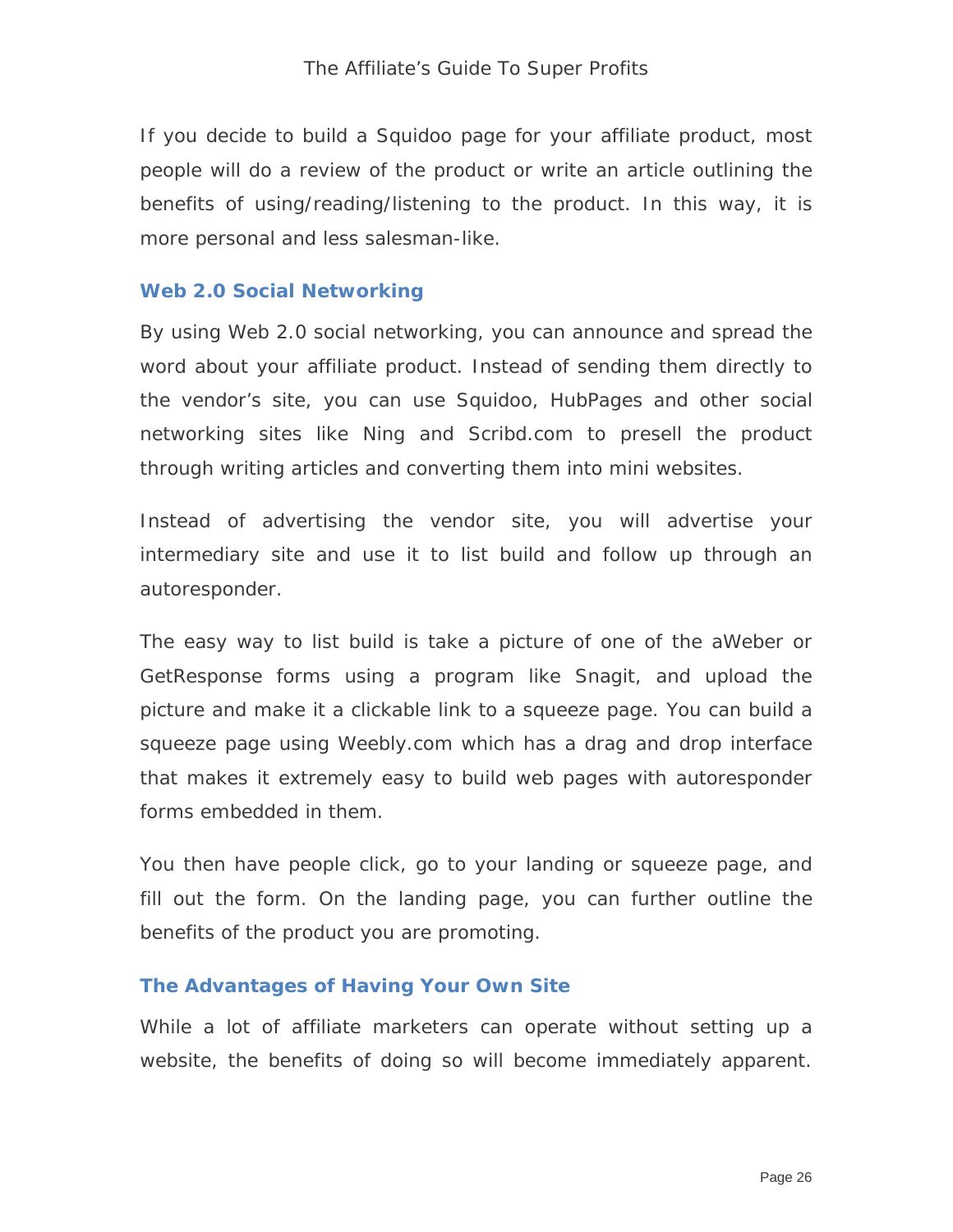#### The Affiliate's Guide To Super Profits

First, having your own website establishes your credibility on the subject, and further lends authority to the product you are promoting.

While you can strictly use Adwords and other contextual advertising methods, having your own website is a way to add other income streams, organize and consolidate your affiliate product offerings, and add other types of advertising and monetization schemes to your site.

Setting up a website is not that difficult nor is it very expensive any more. If you decide to go with your own website, there are a few things you should know in order to get started.

Get your own domain name. A domain name is a unique name that identifies your website. It transforms an IP address (100.99.103.44) to something memorable – [www.yourdomain.com](http://www.yourdomain.com/).

Having your own domain name adds to the authority of what you're writing, should be easy to remember, and gives you a platform from which to write. Registering a domain name nowadays costs only about \$8 to \$10. Two of the best registrars include:

- Godaddy.com
- > Namecheap.com

Next, you will want to get webhosting. This is also very inexpensive. A full featured webhosting plan will cost you only about \$5.00 to \$10.00 per month.

- Godaddy.com
- Hostgator.com
- > Dreamhost.com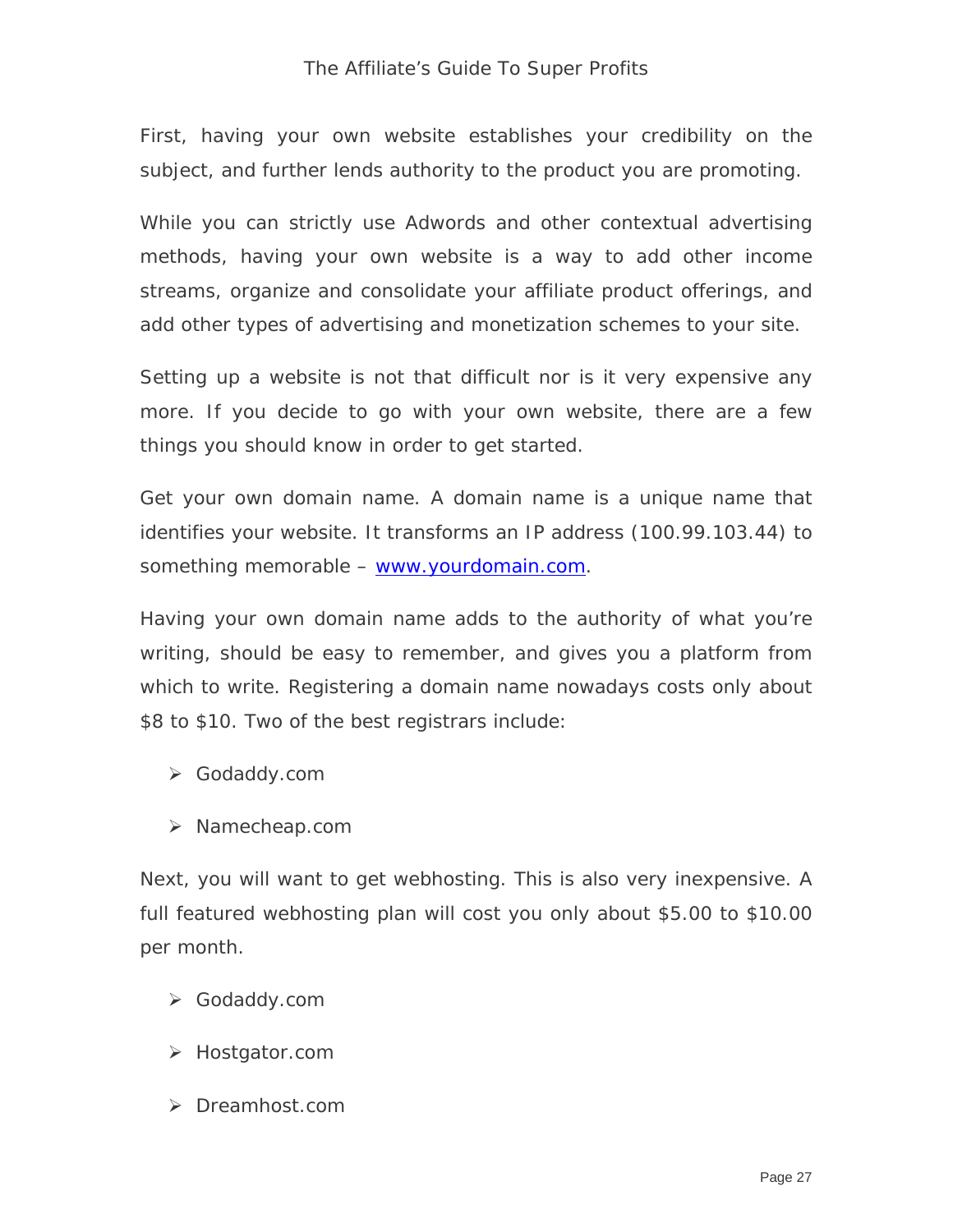Get an easy to use website platform. You don't need to be an HTML or Dreamweaver expert to set up a really nice site.

The platform of choice these days is WordPress, which is very simple to setup by using Fantastico and Cpanel, and there are tons of very nice themes out there for you to use. Two other easy to use content systems are Drupal and Joomla. All three of these will build out a full site for you that has an admin interface that is easy to learn and use.

Through the use of one of these platforms, you can accomplish a number of essential things to the success of your affiliate sales:

**Affiliate link cloaking**: It would be nice to think that everybody is honest. However, this is not the case. As a result, you need to cloak your affiliate link so that when a person clicks through your link and buys the product, the commission goes to you.

Especially with an affiliate network like ClickBank, it is very important to cloak your original link with an ironclad decoy link that keeps the commission protected.

It will take a link that looks like a mish-mash of letters and dots and like this: [http://AFFILIATE.PUBLISHER.hop.ClickBank.net](http://affiliate.publisher.hop.clickbank.net/) and turn it into something like this: http://yourdomain.com/product.html. It makes it both easier to read and keeps your affiliate information secret and intact.

**Pre-selling**: This affords you the opportunity to write or have written articles that are keyword optimized (which means that they are designed to rank highly in the search engines for specific words), traffic magnets that afford visitors the opportunity to learn more about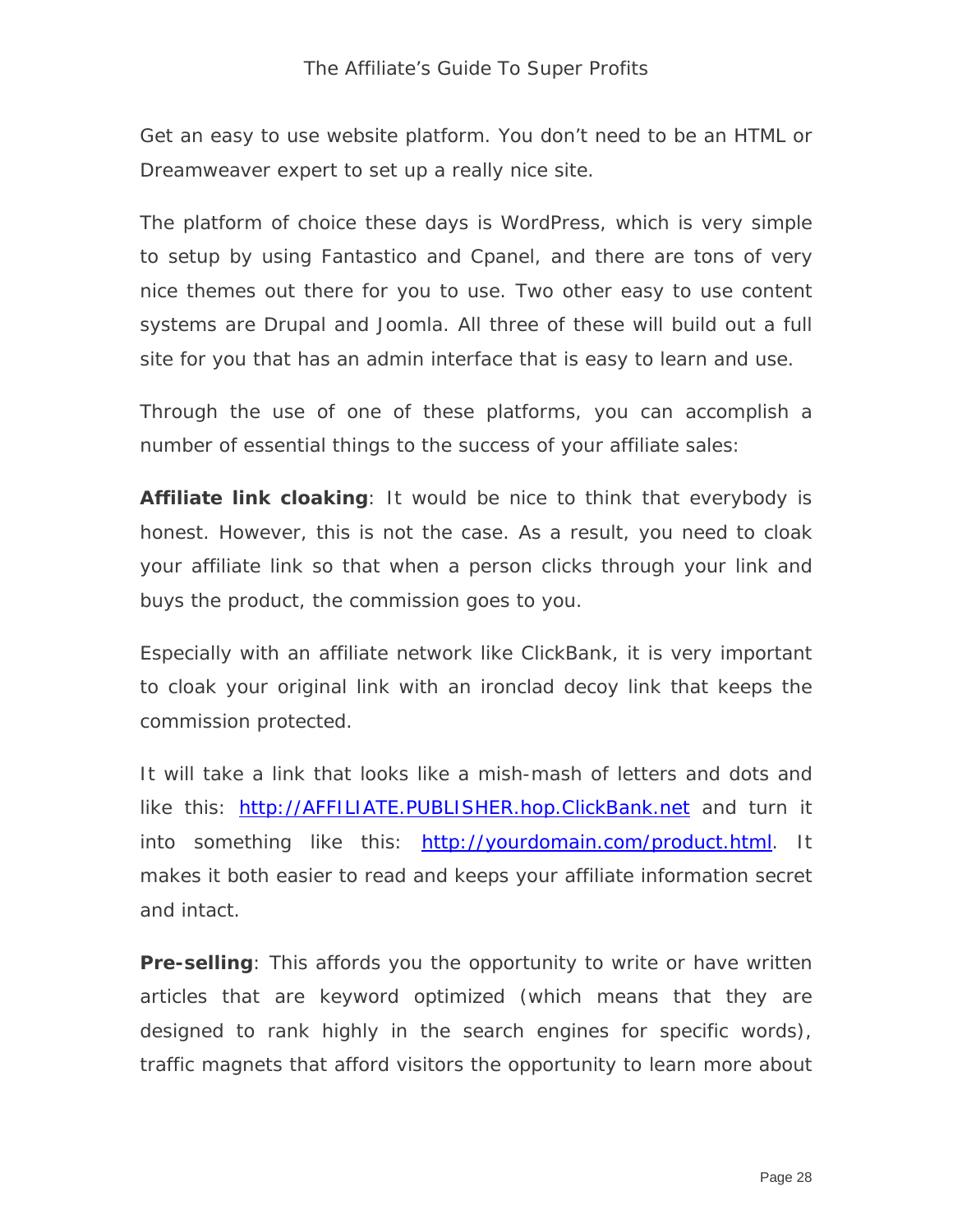a specific product, and get more exposure that leads to eventual conversion. Pre-selling is an art that happens over time.

**Ad Tracking & Analytics**: While Google Adwords offers excellent ad tracking features, having a person visit your website further refines the analytics you can look at.

As a visitor explores your entire website, you are gaining valuable information about what pages they visited, how long they stayed on specific pages, what links they clicked, and the like. All of this information can help you refine what is on your website.

For instance, say a person arrives at your home page, goes to a page on a specific product, and then goes through a link on that page to another page on your site and stays there for a long time.

If this happens over and over, you have just gained valuable information about what has caught people's interest. In that way, you can offer more of the same that is on the second page so that people are likely to return and be re-exposed to you, your products, and your site.

**Blogging About Specific Topics Related To Your Affiliate Product:** With a website built on the WordPress platform, you can set up certain programs called plug-ins that automatically optimize your website. What this means is that Google and the other search engine spiders will love to stop by your site and add pages to their search index.

As you get more pages into the search engines, you will rank higher. What this means is that you will have more and more visibility and in turn, more traffic will visit your site over time.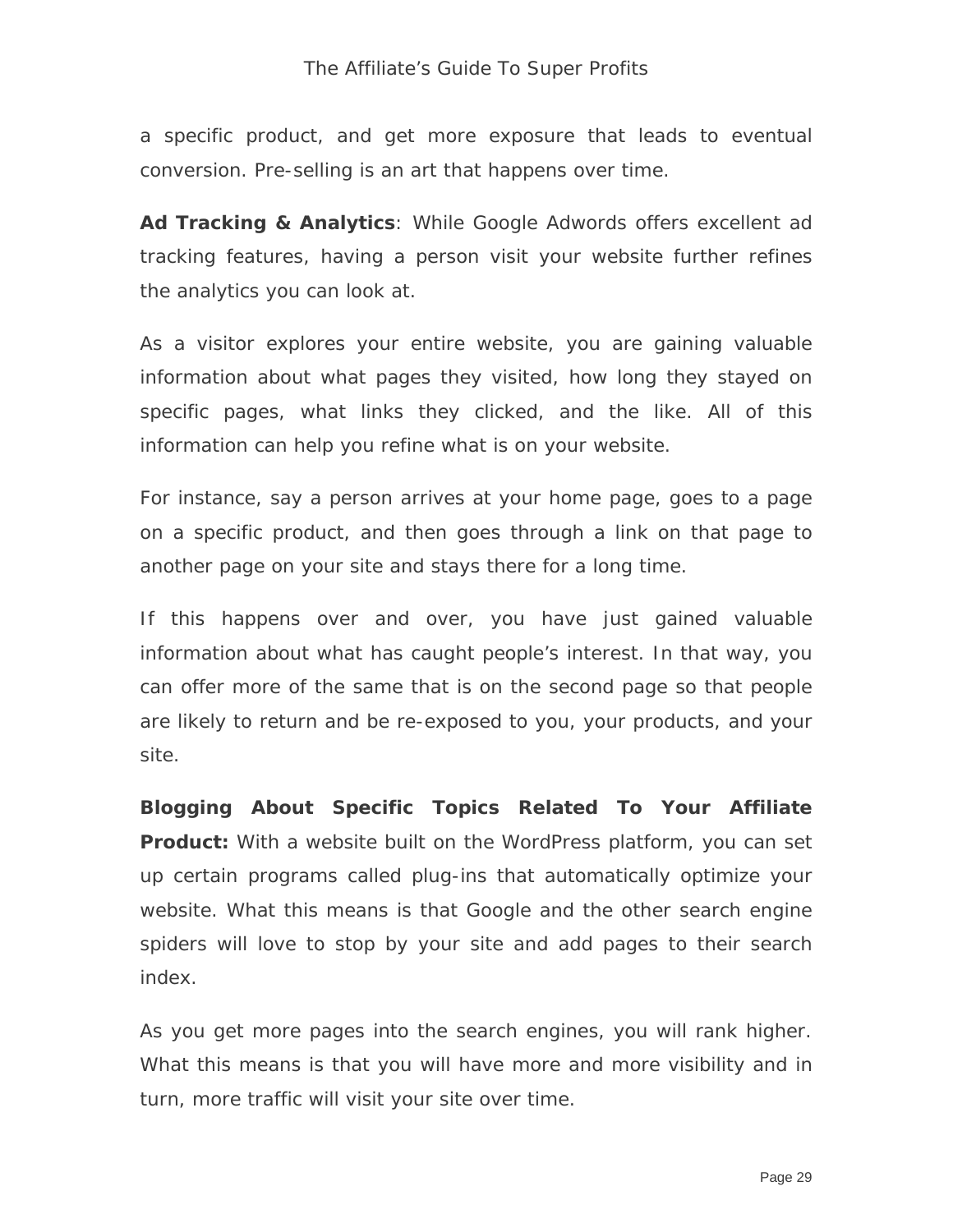Learning about keyword research and search engine optimization or SEO are two of the things that every affiliate should learn. The more you know, the better your site will become, and the better your site, the more sales you will make.

#### **Building Quality Incoming Links To Your Site**

While you don't want to go link crazy, you will want to get a number of good incoming links from High PR link sites. Be careful – don't purchase links. While you can purchase links, it's frowned upon.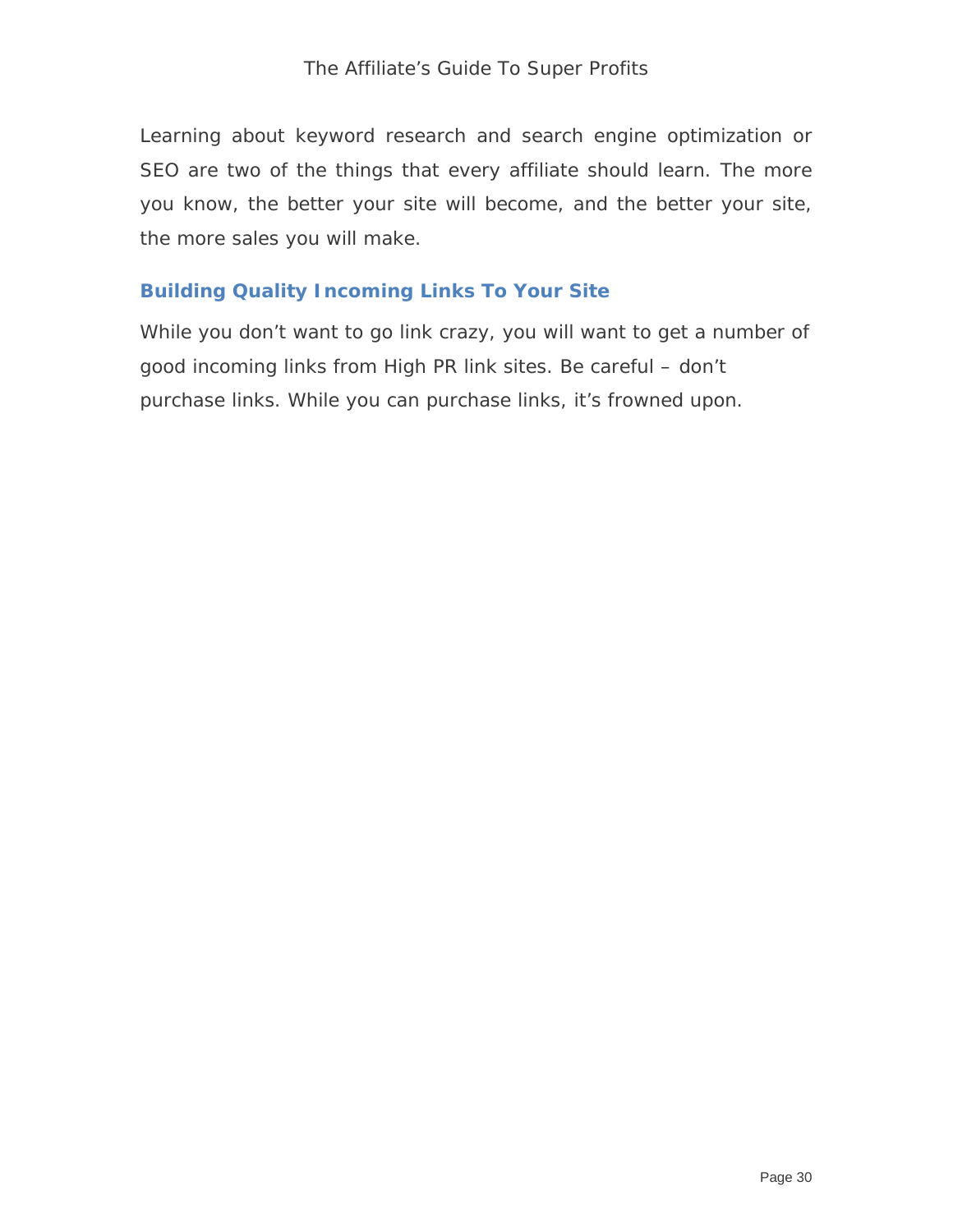# **Section III – Step-by-Step Checklist To Affiliate Success**

With everything you've learned to date, I'll bet your head is swimming. Below is a plan that you can implement to get you started on the road to affiliate success and profit.

#### **Get Organized!**

- $\triangleright$  Spend a couple of hours learning the ins and outs of ClickBank and how it works. Look at the gravity, sale percentages, and pick some products and make some affiliate links so that you are fully familiar with how the process works.
- Go to CB Trends and CB Engine and make sure you understand how they can help you pick winners.
- $\triangleright$  Stop by the Google Adwords tool and search for about 10 keywords for each product that you pick, making sure that they are low competition and good traffic keywords and keyphrases.

Keep good notes about what you are doing so that you can refer back to them later.

#### **Sign up for Pay Per Click programs**

Get yourself the following Pay Per Click accounts:

- ▶ Adwords, Yahoo Publisher, and MSN Adcenter accounts.
- Make a decision about whether you are going to build a website or work strictly through Pay Per Click advertising.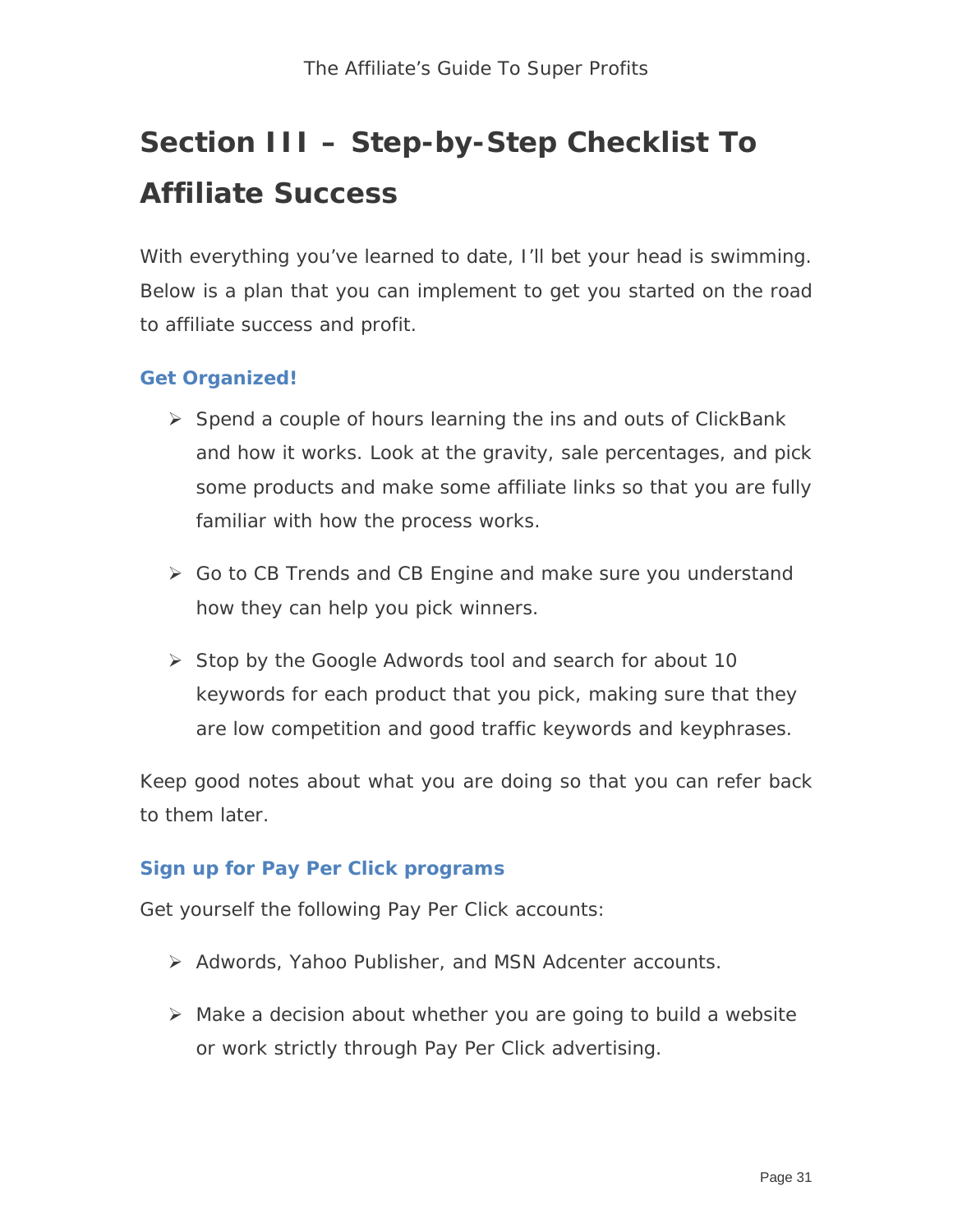#### **Sign up for ClickBank**

 $\triangleright$  Sign up for ClickBank and get your nickname if you haven't already done so.

Go through the help files at ClickBank, Adwords, etc. so that you understand basically how each program works.

#### **Video Training**

- $\triangleright$  Make a decision about which program you want to use to make your 1 minute videos.
- Look on YouTube and search under Camtasia training. You will find a ton of videos on how to make a decent video.
- ▶ Check out [www.TubeMogul.com](http://www.tubemogul.com/) for free uploading of your videos after they're done. If you want more options, there is a paid portion that will allow you to submit to more video sites. Also, you can consider Traffic Geyser for maximum coverage with videos, if you have some money to spend. [www.trafficgeyser.com](http://www.trafficgeyser.com/)

#### **Article Marketing**

Article Marketing is one of the easiest ways to get steady traffic to your website. Using good keyword/keyphrase research will get you a ton of traffic as you write articles based on the results. In the article directories, you can put links back to your site and that will send traffic your way.

- $\triangleright$  Never submit the same article to multiple sites.
- $\triangleright$  You need to change your article by at least 50% for each site. This is not as hard as you might think. Check out Unique Article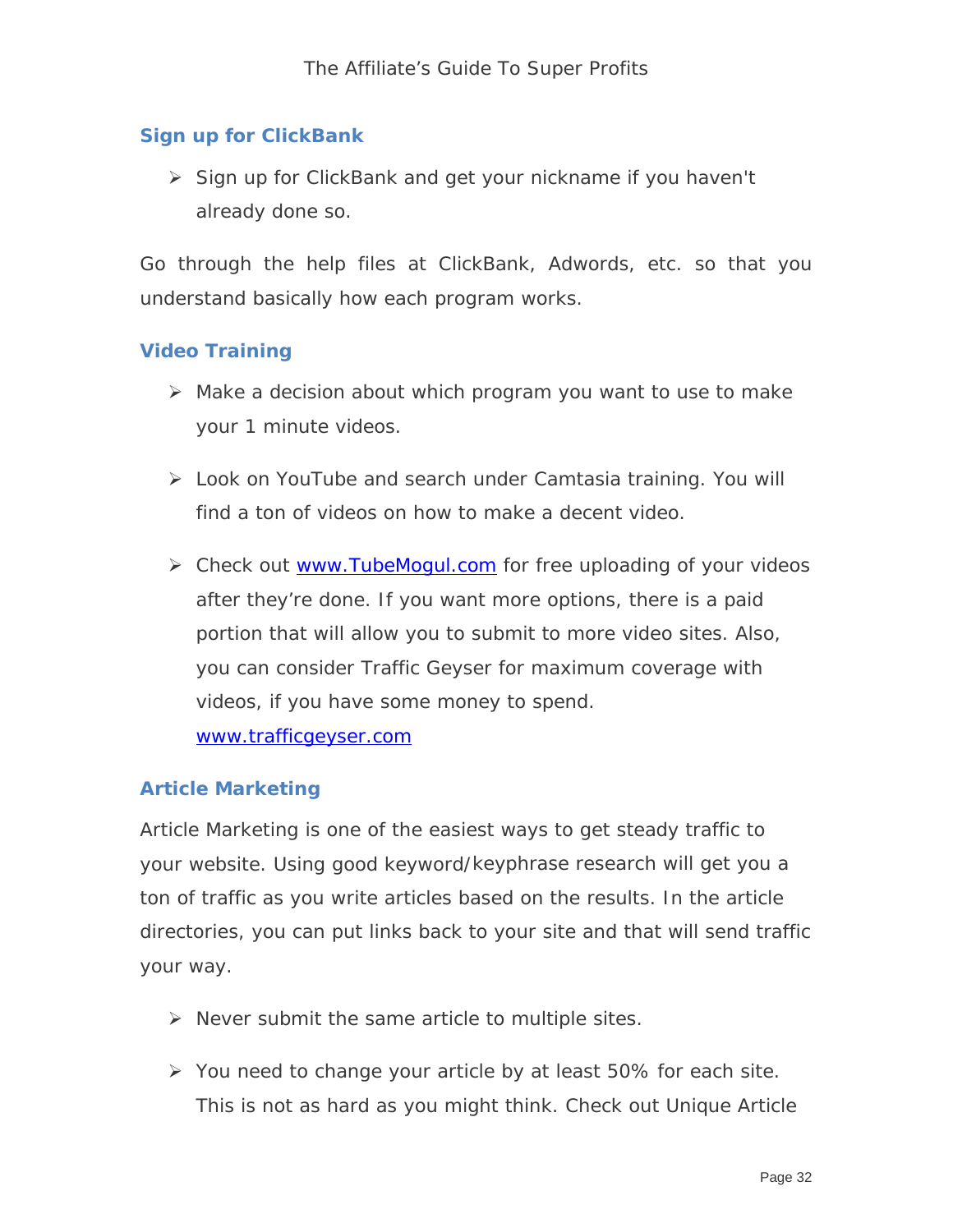The Affiliate's Guide To Super Profits

Wizard located at: www.uniquearticlewizard.com on how to accomplish that.

#### **Top 25 Article Directories:**

- 1. [ezinearticles.com](http://www.ezinearticles.com/)
- 2. [ArticlesBase.com](http://www.articlesbase.com/)
- 3. [buzzle.com](http://www.buzzle.com/)
- 4. [pubs.acs.org/hotartcl](http://www.pubs.acs.org/hotartcl)
- 5. [searchwarp.com](http://www.searchwarp.com/)
- 6. [goarticles.com](http://www.goarticles.com/)
- 7. [articlealley.com](http://www.articlealley.com/)
- 8. [articledashboard.com](http://www.articledashboard.com/)
- 9. [articlesnatch.com](http://www.articlesnatch.com/)
- 10. [ideamarketers.com](http://www.ideamarketers.com/)
- 11. [webpronews.com](http://www.webpronews.com/)
- 12. [amazines.com](http://www.amazines.com/)
- 13. [articlegarden.com](http://www.articlegarden.com/)
- 14. [upublish.info](http://www.upublish.info/)
- 15. [isnare.com](http://www.isnare.com/)
- 16. [articlemaniac.com](http://www.articlemaniac.com/)
- 17. [365articles.com](http://www.365articles.com/)
- 18. [articlesfactory.com](http://www.articlesfactory.com/)
- 19. [articlecodex.com](http://www.articlecodex.com/)
- 20. [web-source.net](http://www.web-source.net/)
- 21. [articleblotter.com](http://www.articleblotter.com/)
- 22. [articlebuzz.com](http://www.article-buzz.com/)
- 23. [thecontentcorner.com](http://www.thecontentcorner.com/)
- 24. [articlebliss.com](http://www.articlebliss.com/)
- 25. [articlepool.com](http://www.articlepool.com/)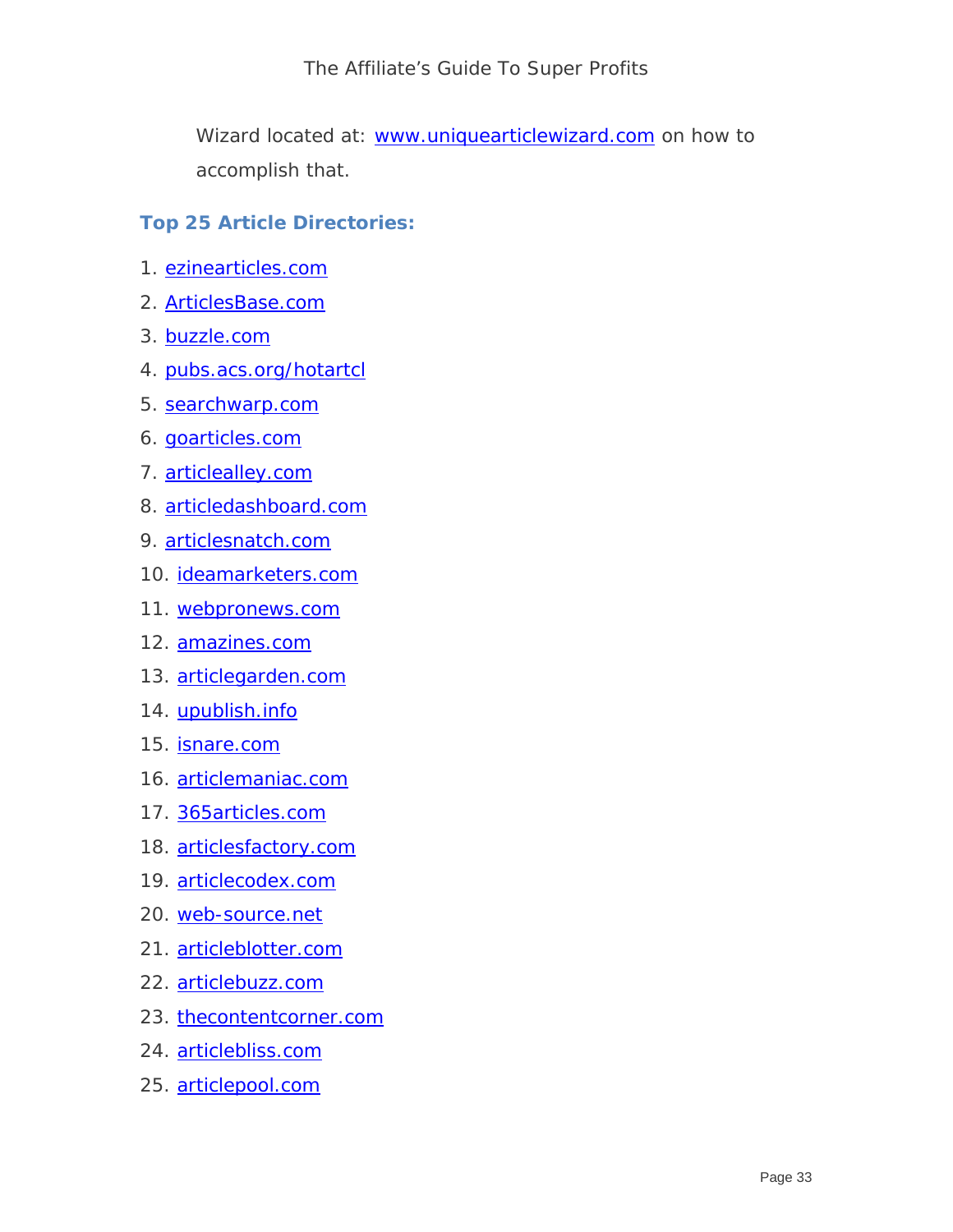#### **Build Squidoo Lenses and HubPages**

- $\triangleright$  Get some free pages which can act as intermediary sites which you can use to pre-sell your various products by writing articles presenting the products and writing about the features and benefits.
- ▶ Build one Squidoo or HubPage per article and product. Avoid combining stuff on pages, because you want to give a clear message about each product or service that you are promoting.
- $\triangleright$  You can build more than one page per product. Look and think about the different angles you can bring to each product or service that you are promoting.

For instance: list the features and benefits in general lens, then build 4 or 5 lenses on specific sub-features where you only talk about that feature. Then, from the main lens or hubpage, you can link to the sub-feature pages.

#### **Autoresponders**

Autoresponders are e-mail messages that are sent automatically when an email arrives for a specific e-mail account. The most common example of an autoresponder is the ubiquitous "Out of Office" message sent by mail programs like Outlook and Eudora.

Web autoresponders are used by affiliate marketers to send responses to questions when they are away from the computer.

Autoresponders will answer questions and/or send information about a product or service. They are also key to list building which is where many affiliate marketers make backend sales by sending follow-up messages. Most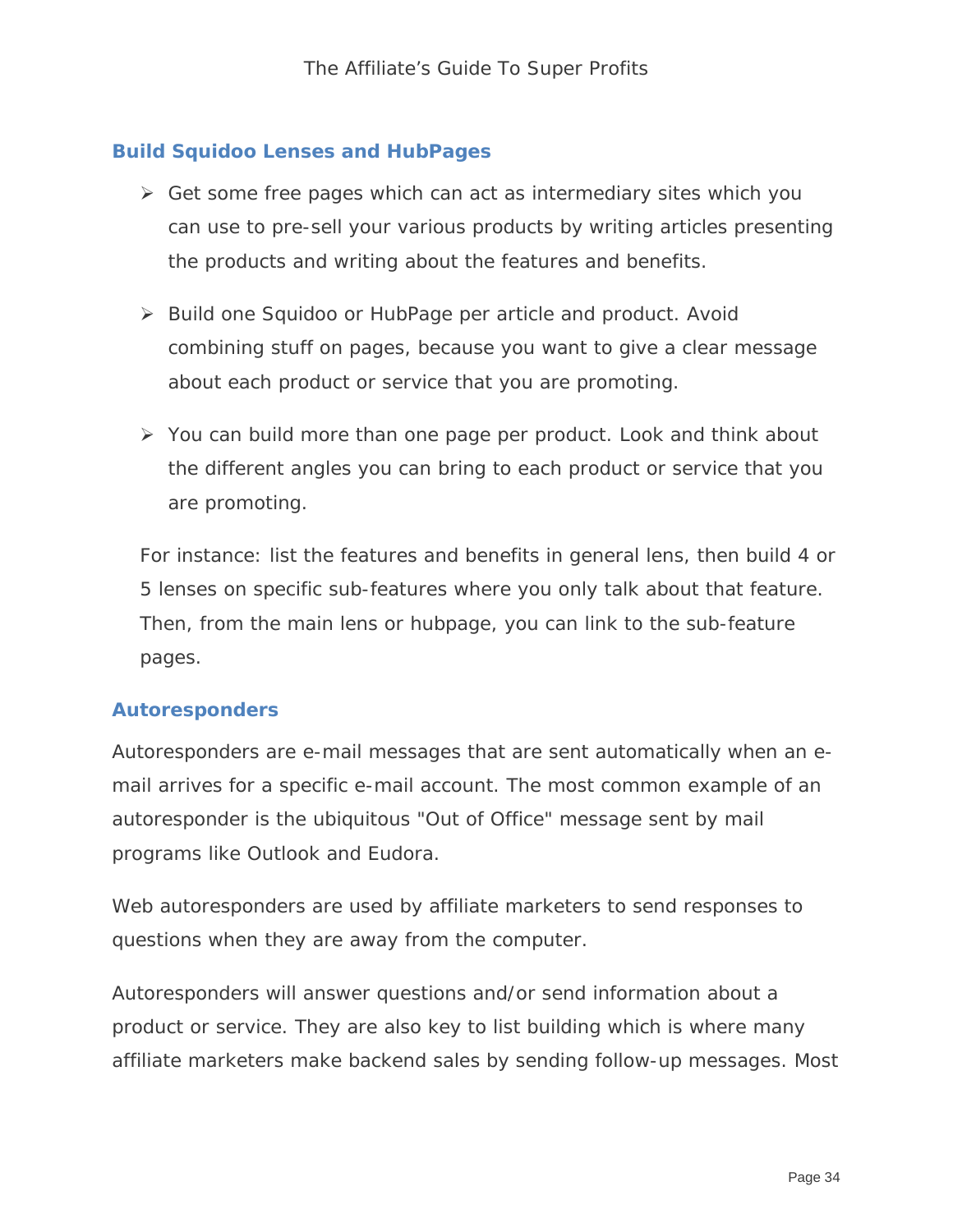web autoresponders give you unlimited autoresponse messages, and you can have multiple autoresponder addresses.

Autoresponders are inexpensive and are considered your silent 24/7 salesman. Two good autoresponder companies that charge around \$20 bucks a month include:

- $\triangleright$  Aweber [www.aweber.com](http://www.aweber.com/)
- GetResponse [www.getresponse.com](http://www.getresponse.com/)

There are many other autoresponder companies out there, and you can even get autoresponders as part of your webhosting package.

However, these two autoresponder companies offer a host of additional features and benefits that allow you to build a list super-fast.

Backend sales on follow-up messages accounts for a large part of affiliate sales. It is a known fact that people need multiple exposures to a product to convert tire-kicking to sales.

#### **Sign Up For Web 2.0 Social Networking**

It is very important to sign up for as many Web 2.0 social networking sites as you can so that you can promote your product pages – whether they're on Squidoo, HubPages or Weebly. In this way, you can build a steady flow of traffic to your pre-sales pages, build your list with an autoresponder form, and increase sales.

The Top Sites To Sign Up For Include:

 $\triangleright$  Digg – [www.digg.com](http://www.digg.com/) - Digg is a website made for people to discover and share content from anywhere on the Internet by submitting links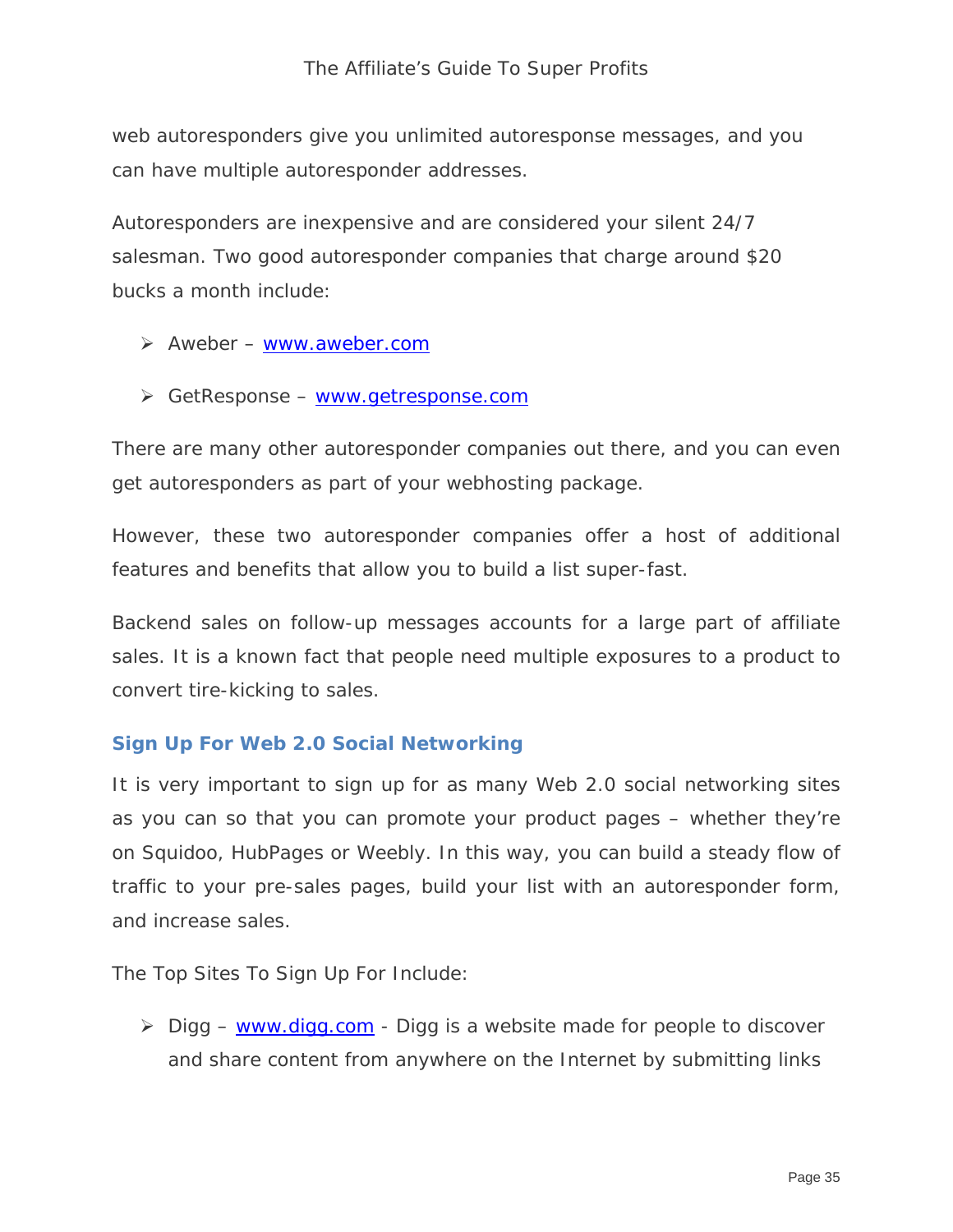and stories, and voting and commenting on submitted links and stories in a social and democratic spirit.

- AolNews –<http://www.aolnews.com/>
- $\triangleright$  Newsvine [www.newsvine.com](http://www.newsvine.com/)  Newsvine allows you to report on the news that you find around the net. If you have a website, Newsvine is a great way to get the news out about it. Newsvine also allows you to create your own blog, so you can write articles, post reviews about products, and more, just like you have your own site.
- $\triangleright$  Bebo – [www.bebo.com](http://www.bebo.com/)
- Scribd [www.scribd.com](http://www.scribd.com/) Listing your stuff on this site will get you listed very highly in Google.
- StumbleUpon.com [www.stumbleupon.com](http://www.stumbleupon.com/) Boasting 2.75 million users, StumbleUpon is a web browser plugin that allows its users to discover and rate web pages, photos, videos, and news articles
- > Linkedin.com: [www.linkedin.com](http://www.linkedin.com/) 12.5 million members -- a powerful tool for business networking.
- $\triangleright$  delicious.com: [www.delicious.com-](http://www.delicious.com/) The website delicious is a social bookmarking web service for storing, sharing, and discovering web bookmarks.
- > Orkut.com: [www.orkut.com](http://www.orkut.com/) Orkut is an Internet social networking service run by Google and now has a membership of 57 million.
- Twitter.com: [twitter.com-](http://twitter.com/) A free social networking service that allows users to send "updates" (text-based posts that are up to 140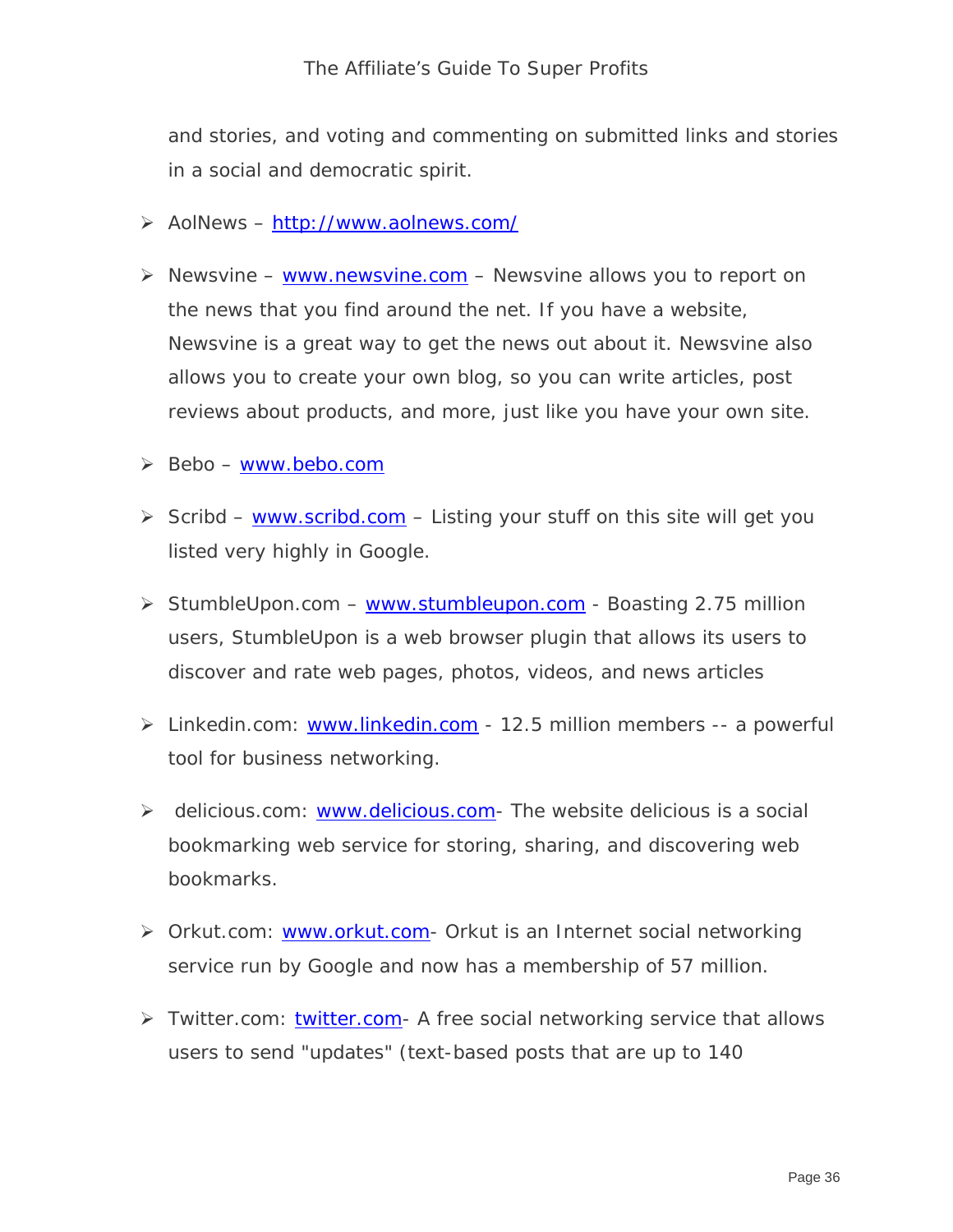#### The Affiliate's Guide To Super Profits

characters long) via SMS, instant messaging, email, the Twitter website, or an application such as Twitterrific.

- Xanga.com: [www.xanga.com-](http://www.xanga.com/) 40 million members. Xanga is a free Web-based service that hosts weblogs, photoblogs, videoblogs, audioblogs, and social networking profiles.
- ▶ Ryze.com: [ryze.com](http://ryze.com/) 25 million members. Ryze.com is a free social networking website designed to link business professionals.

#### **Set Up A Blog on a Free Site**

Take a short bit of time to set up a blog on one of the free sites, or build a site and get webhosting. Whichever you decide, having a small site that is yours will go a long way towards building your credibility for the long term. Using PPC (pay per click) is fine up to a point. However, to expand and grow with products and services, having a site is essential.

Free Websites:

**WordPress**: [www.wordpress.com](http://www.wordpress.com/) – You can get a blog started in less time than it takes you to read this sentence. All you need is an email address. You'll get your own WordPress.com address (like you.wordpress.com), a selection of great free and customizable designs for your blog (called themes), and *3 gigabytes* of file storage.

There is a great deal of help and instruction to show you what to do and how to get started. Your website address would be something like [http://product.wordpress.com](http://product.wordpress.com/) and you can build as many of these free sites as you like. The positives of using the WordPress.com system is that you are on a domain that has a very high page rank, lots of visitors, and tons of help. Even if you've never set up a blog before, it's so easy that you can get started and not feel overwhelmed.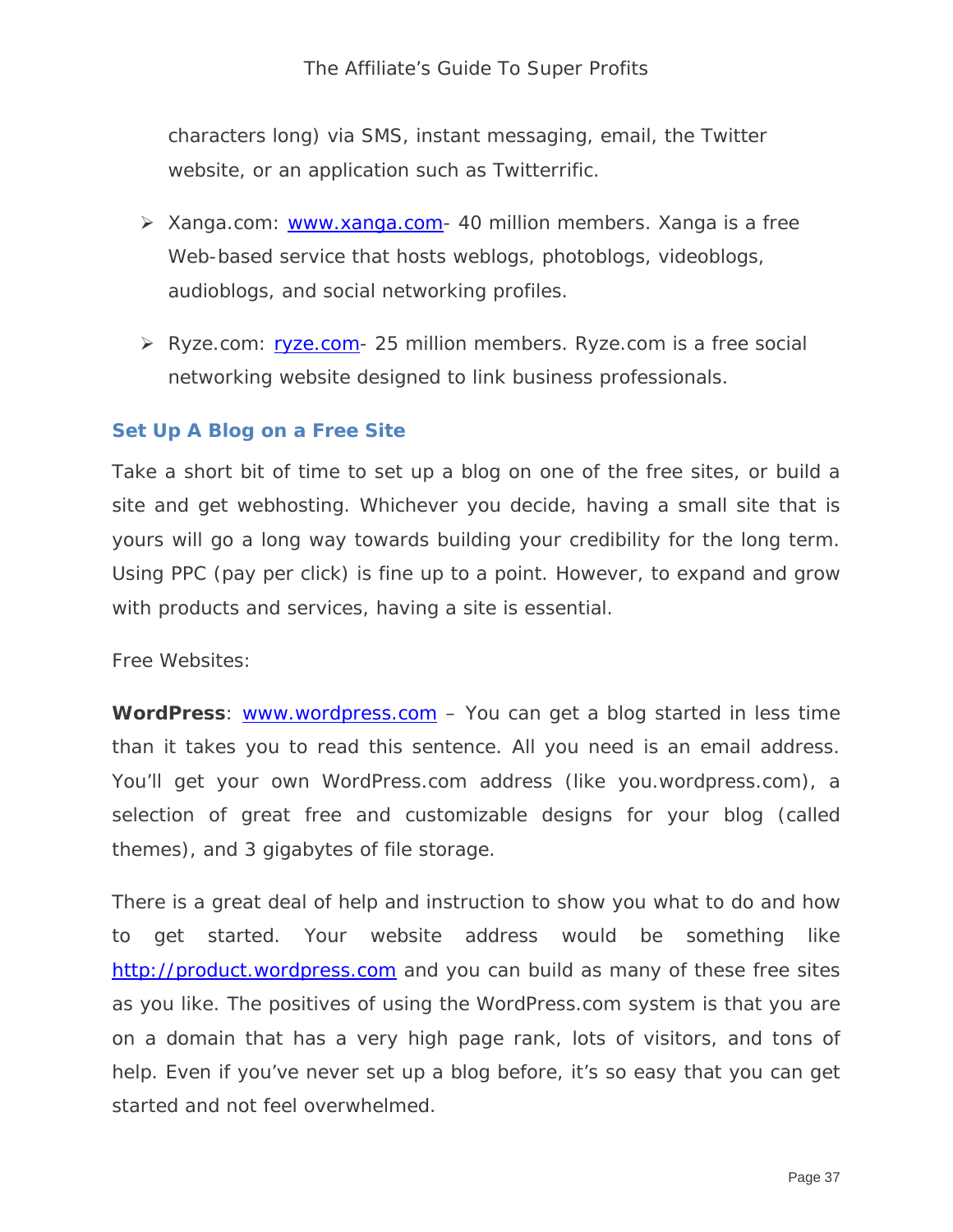**Blogger**: Another free platform that is owned by Google is great to set up a blog on. Again, you will be a sub domain like [http://product.blogspot.com,](http://product.blogspot.com/) but it's free, there's no webhosting fees involved, and you can set it up without any HTML, programming, or web design experience. You simply pick from one of the many themes presented, and your blog is ready to go. Having a Blogger blog gets you listed in Google (since they own it), and makes it easy to get your message out there.

**Joomla**: Although Joomla is free, they don't have a free site where you can build on a sub domain. Joomla is an award-winning content management system (CMS), which enables you to build Web sites and powerful online applications.

Many aspects, including its ease-of-use and extensibility, have made Joomla the most popular Web site software available. Best of all, Joomla is an open source solution that is freely available to everyone.

With that said, Joomla has a ton of online help just like WordPress; however, you will have to get webhosting and a domain name to use it.

#### **Consider Setting Up Your Own Website**

Whichever platform you decide on – WordPress or Joomla – you will need webhosting and a domain name, and it will take a bit of time to get things set up.

Most affiliate marketers tend to go with either Blogger or a WordPress blog and self-hosting. Joomla is an option, but the learning curve is a little bit longer. So, if you're looking to get going, you might want to consider either the free services or WordPress.

Once you decide on getting your own blog, select inexpensive webhosting. Remember, webhosting should have cPanel or One-Click setup attached to